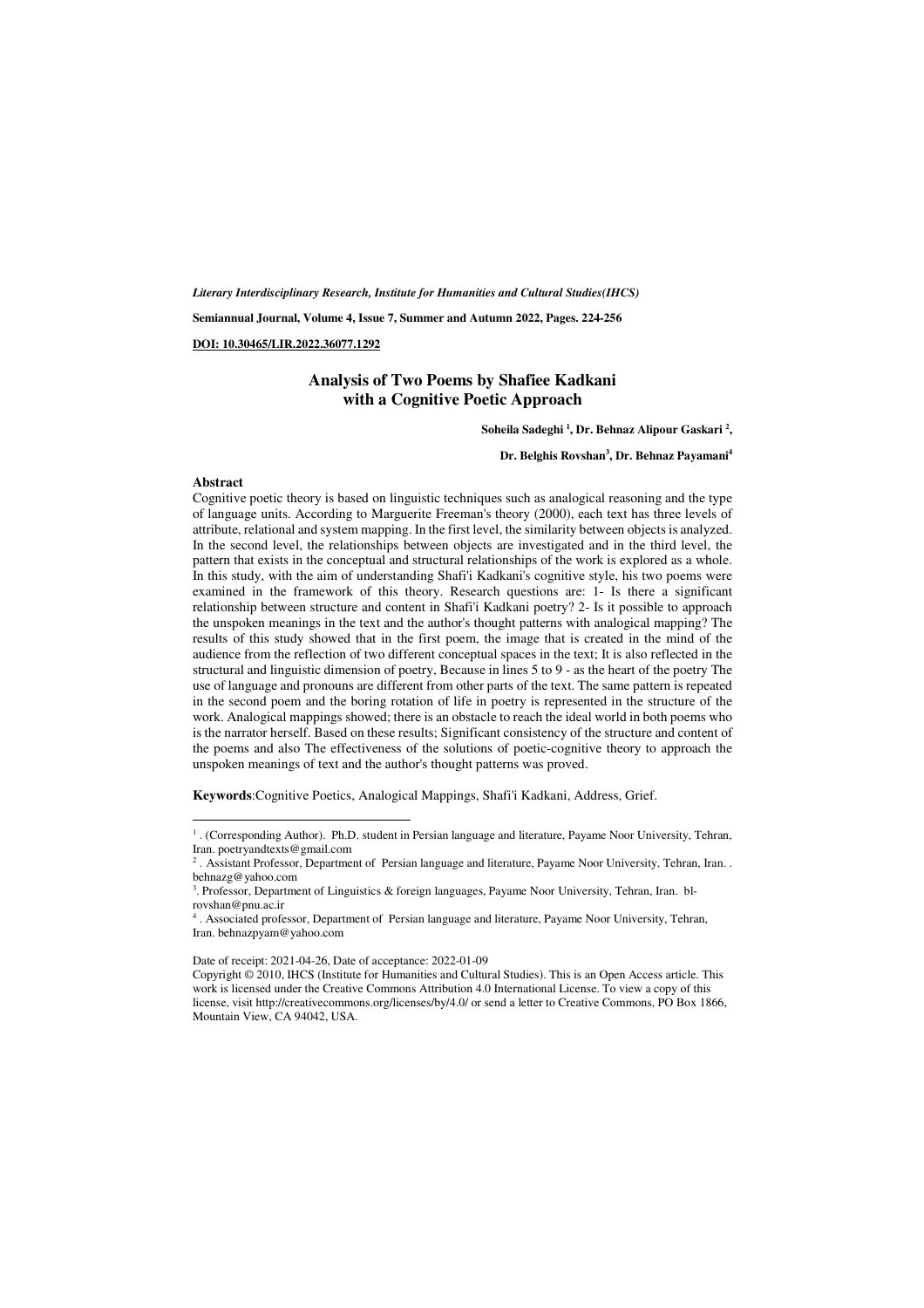پژوهشرهای بین رشتهای ادبی، پژوهشگاه علوم انسانی و مطالعات فرهنگی دوفصلiامهٔ علمی، سال چهارم، شمارهٔ هفتم، بهار و تابستان ۱٤٠۱، ۲۲٤– ۲**۰**۲  **DOI: 10.30465/LIR.2022.36077.1292**

**تحلیل دو شعر از شفیعی کدکنی با رویکرد شعرشناسی شناختی** (مقالهٔ پژوهش*ی*) سهيلا صادقي <mark>©</mark> ا **دکتر بهناز عل<sub>ی</sub>پور گسکری <sup>10 ۲</sup> د**کتر **بلقیس روشن <sup>10</sup> " دکتر بهناز پیامنی <mark>『</mark> '** 

### چکیده

نظریه شعرشناسی شناختی بر شگردهای زبانشناسی شناختی ازجمله استدلال قیاسی و نوع چینش واحدهای زبانی استوار است. براساس الگوی پیشنهادی مارگریت فریمن (۲۰۰۰) هر متن ادبی دارای سه سطح نگاشت ویژگی، رابطهای و نظام است. در سطح اول شباهت میان اشیاء، در سطح دوم روابط میان اشیاء و در سطح سوم الگویی که در روابط مفهومی و ساختاری اثر وجود دارد به عنوان یک کل دلالتمند واکاوی میشود. در این پژوهش، با هدف آشنایی با سبک شناختی شفیعی-کدکنی دو شعر ایشان در چارچوب این نظریه مورد بررسی قرار گرفت. پرسشهای پژوهش عبارتند از: ١– ایا در شعر شفیعیکدکنی بین ساختار و محتوا ارتباط معناداری وجود دارد؟ ٢– ایا

 $\overline{a}$ 

<sup>&#</sup>x27; . (نویسنده مسئول). دانشجوی دکتری رشته زبان و ادبیات فارسی، دانشگاه پیام نور، تهران، ایران. poetryandtexts@gmail.com مقالهٔ حاضربرگرفته از رسالهٔ دکتری رشتهٔ زبان و ادبیات فارسی دانشگاه پیام نور تهران است.  $\mathrm{behnazg}@yahoo.com$ ا . استادیار گروه زبان و ادبیات فارسی، دانشگاه پیام نور، تهران، ایران. . ۳ . استاد گروه زبانشناسی و زبانهای خارجی، دانشگاه پیام نور، تهران، ایران.bl-rovshan@pnu.ac.ir <sup>،</sup> ـ دانشیار، گروه زبان و ادبیات فارسی، دانشگاه پیام نور، تهران، ایران. behnazpyam@yahoo.com تاريخ ارسال: ١٤٠٠/٠٢/٠٦ تاريخ يذيرش: ١٤٠٠/١٠/١٩

Copyright © 2018, IHCS (Institute for Humanities and Cultural Studies). This is an Open Access article distributed under the terms of the Creative Commons Attribution 4.0 International, which permits others to download this work, share it with others and Adapt the material for any purpose.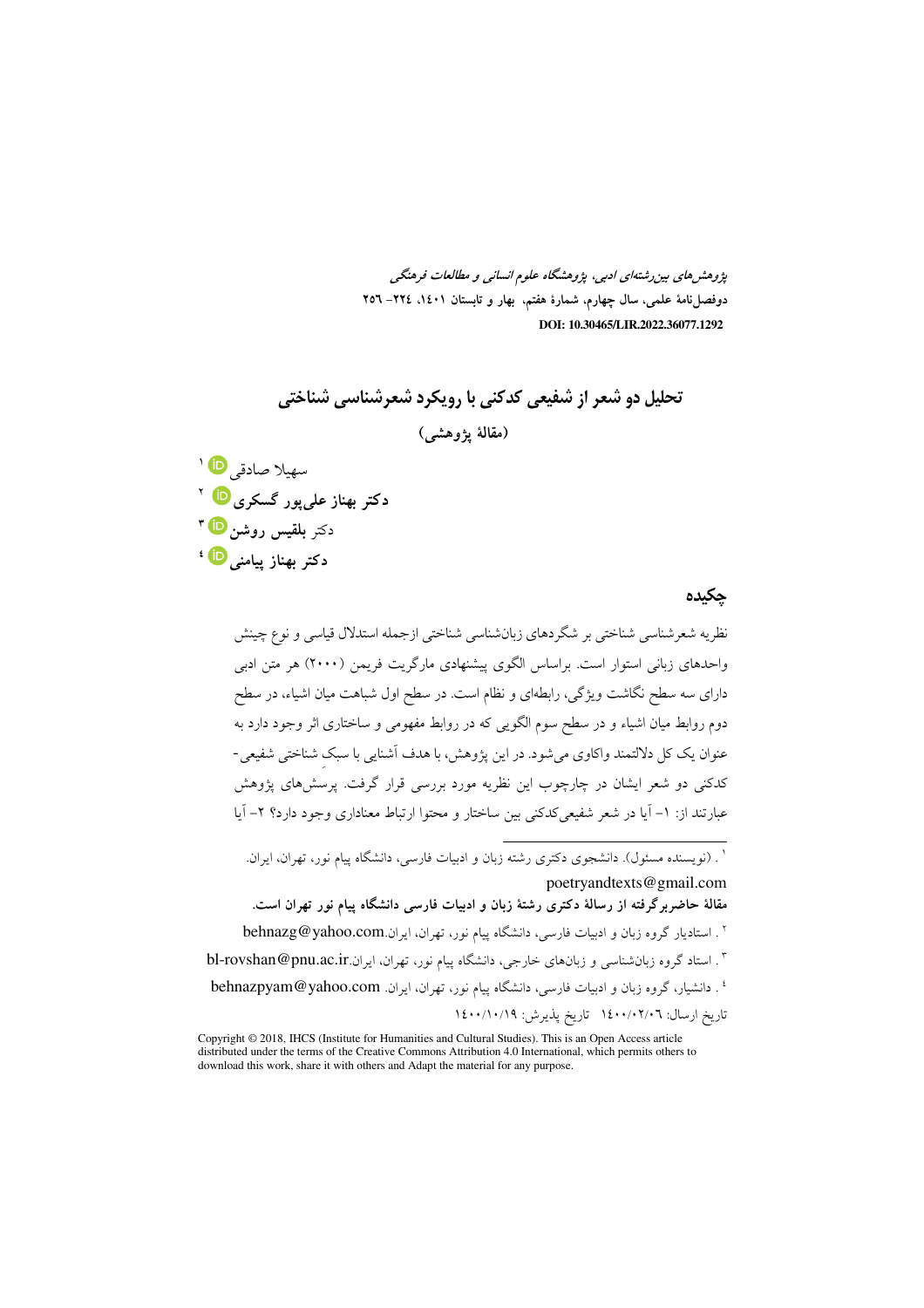با تکبه بر نگاشتهای قیاسی می توان به ناگفتههای متن و الگوهای فکری مؤلف نزدیک شد؟ نتایج این بررسی نشان داد در شعر نخست تصویری که در ذهن مخاطب از انعکاس دو فضای مفهومی متفاوت در متن ساخته می شود؛ در بعد ساختاری و زبانی شعر نیز انعکاس یافته است، چرا که در سطور ٥ تا ٩ –به مثابه قلب اثر– برخورد با زبان و استفاده از ضمیر، با سایر بخشهای متن تفاوت دارد. در شعر دوم نیز همین مسئله تکرار می شود و چرخش ملالآور زندگی مطرح در شعر، در ساختار اثر بازنمایی میشود. نگاشتهای قیاسی نشان دادند که در هر دو شعر؛ برای وصول به جهان آرمانی مانعی وجود دارد که خود راویست. براساس این نتایج؛ انطباق معنادار ساختار و محتوای شعرها و همینطور کارآمدی راهکارهای نظریه شعرشناسیشناختی برای نزدیک شدن به ناگفتههای متن و الگوهای فکری مؤلف به اثبات رسید.

**كليدواژهها:** تحليل شعر، شعر شناسي شناختي، نگاشتهاي قياسي، شفيعي كدكني، خطاب، ملال.

### ۱. مقدّمه

یکی از رویکردهای زبانشناسی شناختی اخیر که بـه طـور اختصاصی به مطالعه ادبیات و شناخت می پر دازد، «شعر شناسی شناختی \» نام دارد. ریون تسر ` نخستین بار در ۱۹۸۰ این اصطلاح را در معنایی تخصصی در نظریه شعر و ادراک به کار برد. او در کتاب بــه سـوی نظریــه شعرشناســی شــناختـی (۱۹۹۲) طرح جامعی از ریشههای اولیه این رویکرد ارائه داد. رویکرد او نه تنها به مطالعـهٔ شـناختی ادبیات میپردازد، بلکه به رویکردهای نقد ادبی برای متمایز کردن اصطلاحات هنـری از گفتمـان هـر روزه کمک میکند. او دو نوع خواننده برای آثار ادبی برمیشمرد: نخست، دستهای که در جستجوی مفهوم سازی سریع هستند و عدم قطعیت و ابهام را تاب نمیآورند و در هنگام خواندن، کیفیتهای زیبایی شناختی شعر را از دست میدهند. سپس، دستهای که مفهوم سازی تاخیری انجام میدهند. این نوع مفهومسازی، گرایش به امکاناتی دارد که متن را پایانْ گشوده ساخته و زیباییشناسی متن ادبی را شکل میدهد. (صادقی،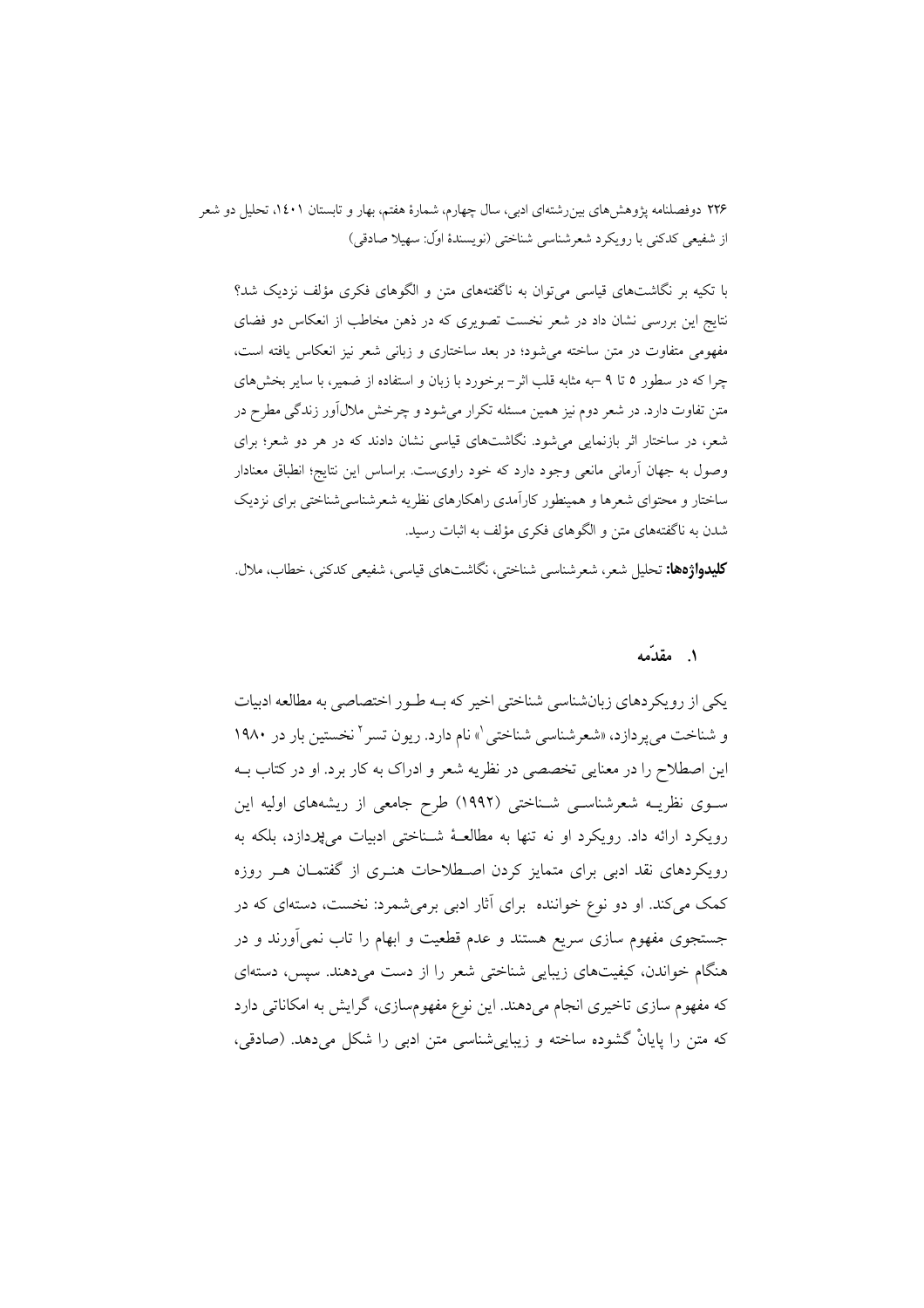١٣٩١: ١٥١) نظريه شعرشناسي شناختي سعي در تبيين رابطه ذهن انسان با متون ادبي دارد و فرآیندهای شناختی که در حین خلق و خوانش اثر ادبی در ذهن مولف و مخاطب به وقوع مي پيوندند را مورد توجه قرار مي دهد. در اين نگرش، هيچ دو ساخت زبانی هم معنی نیستند، زیرا هر یک به ضرورت بافتی و موقعیت کاربردی خاصی تولید شدهاند و مفاهیم مجزّایی را متبادر میکنند. توجه به شناخت و رفتار ذهن جایگاه ویژهای در تحلیلها و استدلالهای رویکرد شعرشناسی شناختی دارد. این رویکرد به تعمـيمهـاي شـناختي درباره نوشتههاي خلاق ادبي مي پردازد و مي تواند در «مطالعات شناختی ادبیـات» بـرای نشــان دادن آفرینش ادبی از دیدگاه شناختی به کار رود. (برانت ۳ و دیگران، ۲۰۰۵:۱۰)

در ادامهی پژوهشهای تسر، مارگریت فریمن<sup>؛</sup> سه نوع نگاشت ویژگی°، رابطهای<sup>٦</sup> و نظام<sup>٧</sup> را برای بررسی متون ادبی با این رویکرد پیشنهاد میدهد. (فریمن ۲۰۰، ٢٥٤) او در يې اين مهم است كه كيفيت زيباشناختې متن ادبي را با اين رويكړ د آشکار سازد.

اصل دیگر شعرشناسی شناختی؛ یافتن روش۵ای اثبات پیوستگی میان معنا و ساختار در آثار ادبی است. «در متون ادبی ارتباط بین صورت اثر و مفهوم آن، نوعی طراحی ناخوداًگاهانهٔ مؤلف است که سبک شناختی او را آشکار میکند» (گیرت و جرون^، ۲۰۰۹: ۱۷۸).

در نوشتار حاضر با تکیه بر استدلال قیاسی و حرکت از متن به ذهن سعی در تحلیل دو شعر از اشعار شفیعی کدکنی با عناوین «خطاب» و «ملال» از مجموعه شعر اًیینهای برای صداها (١٣٨٥) با رویکرد شعرشناسی شناختی داشتهایم. محمدرضا شفیعی کدکنی متخلص به «م.سرشک»؛ از شاعران برجستهٔ نسل دوم شاعران نیمائی است که «به شهادت همه ی دفترهای شعرش در مقام شاعری متعهد و حساس، نسبت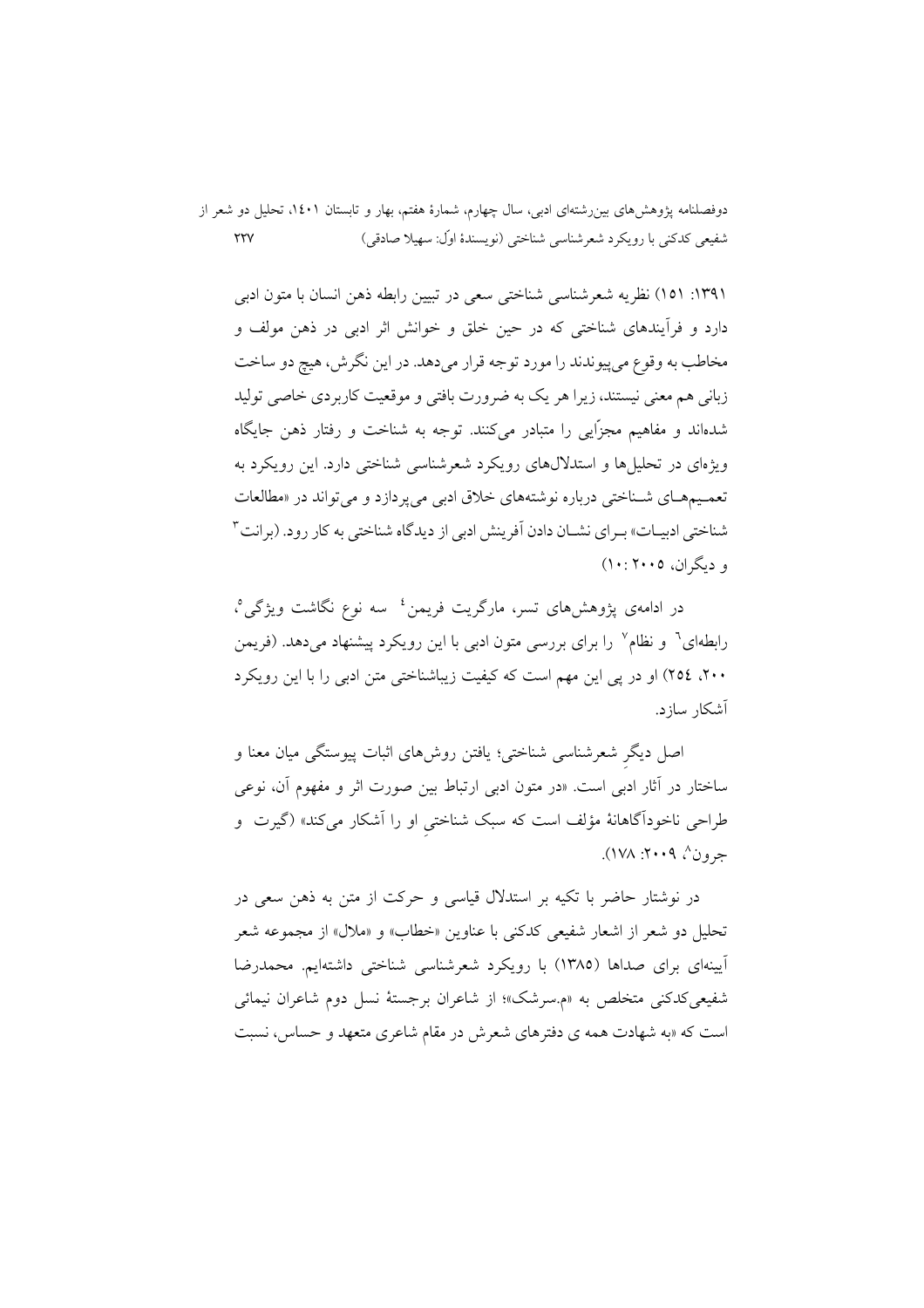به اوضاع اجتماعی جامعه و حال و روز مردم و شیفته حق و عدالت است» (پورنامداریان، ۱۳۷۷: ۱۹). پرسشهای پژوهش عبارتند از: ۱- آیا در شعر شفیعی کدکنی بین ساختار و محتوا ارتباط معناداری وجود دارد؟ ۲– آیا با تکیه بر نگاشتهای قیاسی می توان به ناگفتههای متن و الگوهای فکری مؤلف نزدیک شد؟ روش تحقیق کتابخانهای و مبتنی بر تحلیل کیفی است.

۱. مبانی نظری و پیشینه پژوهش

نظریه شعرشناسی شناختی به تمام جنبههای خلاق زبان مانند ادراک، شناخت، تخیل. احساسات، ساخت، ساختار و رمزگشایی مربوط است و حلقه حاکم بر یک متن ادبی و چگونگی تاثیرات دریافتی از طریق آن ممکن میشود. موضوع اصلی این رویکرد چگونگی برقراری ارتباط بین ذهن انسان و متون ادبیست. به گفته صادقی (۱۳۹۸) «در این رویکرد انسان، «حیوانی نشانهکاربر» است و فرهنگ انسان شامل مجموعهای بلندبالا از دالها و مدلولهایی است که انسان براساس برخی شواهد تجربی، قادر به «دریافت سریع آخرین حلقهی زنجیرههای دال و مدلولی» است و این برای ادامهی حیات لازم است». شعرشناسی در انگلیسی از ریشهی یونانی poiesis و به معنای خلاقیتی است که به همهی جنبههای خلاق زبان برمیگردد. در نتیجه به تعریف پراگه براندیت<sup>۹</sup> (۲۰۰۵)، شعرشناسی شناخت<sub>ی</sub> به تعمیمهای شناخت<sub>ی</sub> دربارهی نوشتههای خلاق ادبی میپردازد و می تواند در «مطالعات شناختی ادبیات» برای نشان دادن آفرینش ادبی از دیدگاه شناختی بهکار برود. این رشته در دههی ۱۹۹۰ وارد مسیر تازه ای شد و به عنوان یک بینارشته درباب شعر مطرح شد و مارگریت فریمن نظریات زیبایی شناختی، پدیدارشناسی و نشانهشناسی را (۱۹۹۸، ۲۰۰۷) به آن اضافه کرد. مطالعات نظری این رشته که ریشه در نظریاتی درباب استعارهی مفهومی در زبانشناسی شناختی دار د، وار د فضای جدیدتری شد.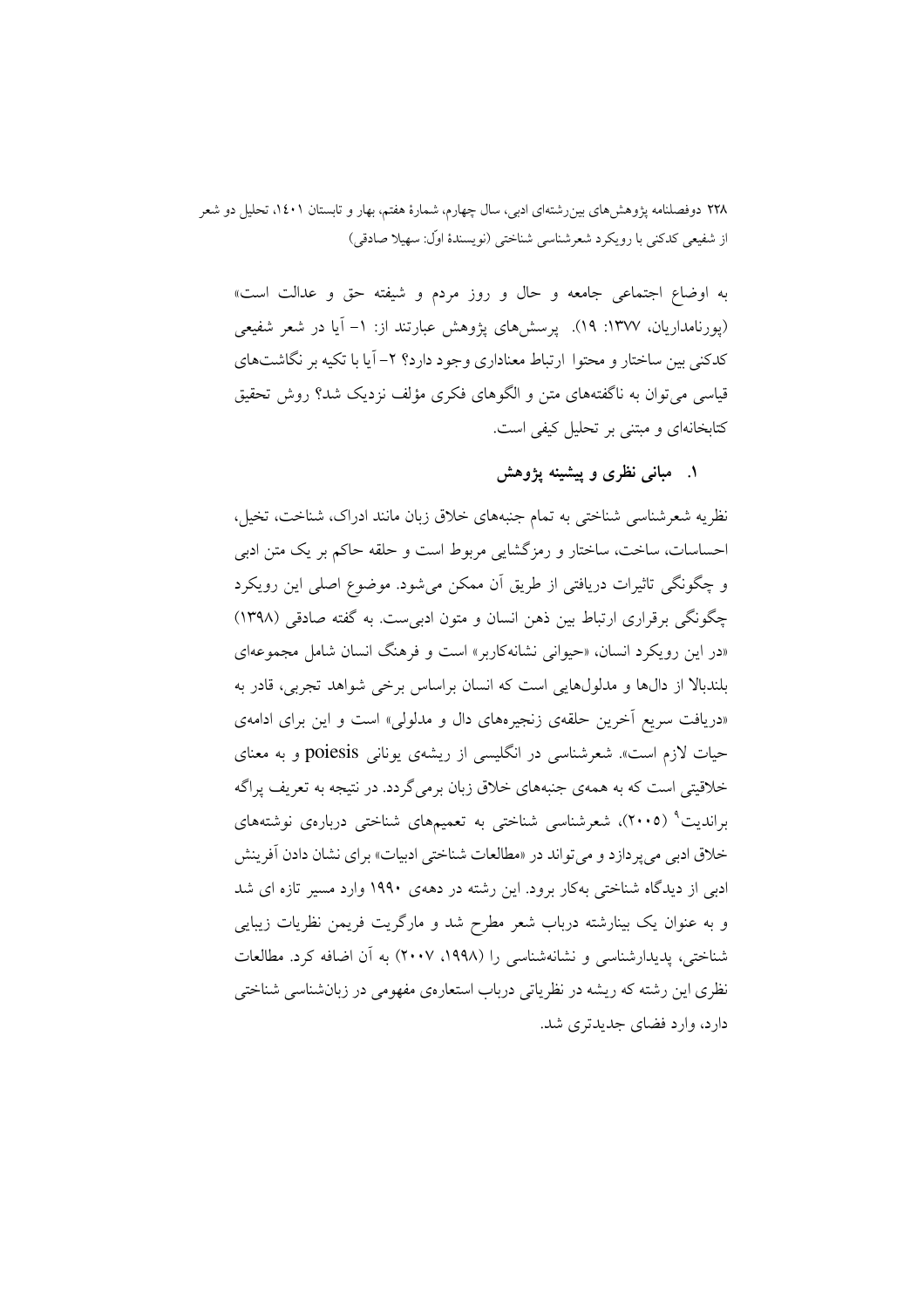دوفصلنامه پژوهشهای بین رشتهای ادبی، سال چهارم، شمارهٔ هفتم، بهار و تابستان ۱٤٠۱، تحلیل دو شعر از  $\gamma\gamma\gamma$ شفيعي كدكني با رويكرد شعرشناسي شناختي (نويسندهٔ اوّل: سهيلا صادقي)

در تحلیا ٖهایی که بر پایه نظریه شعرشناسی شناختی روی متون ادبی صورت میگیرد؛ یکبار درک تجسم،یافته`` مؤلف و یکبار درک تجسم،یافتهی خواننده بر مبنای درک تجسمپافتهی متن مؤلف، که هردو از نگاشتهای عمومی ذهن انسان ایجاد می شوند، مورد بررسی قرار میگیرد. پس شعرشناسی شناختی با تکیه بر درکتجسم یافته و مفهومسازیهای'' ذهن می تواند یک دیدگاه خواننده محور با چارچوب نظری مناسب بهشمار آید و مبنای مناسبی برای نظریه ادبی تلقی شود که «متون ادبی محصول درک ذهن» هستند و تفسیرهایی که از متون ادبی صورت میگیرند، خود از دیگر «محصولهای درک ذهنی» به شمار میروند. (صادقی، ۱۳۹۱: ۱۵۱)

در نظريه شعرشناسي شناختي، ساختار زبان وابسته به مفهوم سازى است و مفهوم سازی ذهنی، خود متاثر از تجارب فیزیکی و درک تجسم یافتهی ماست. این درک تجسم یافته به معنای ادراک مفهوم عینی یک پدیده از حوزهی «مبدأ» و انتقال آن به یک مفهوم ذهنی در حوزهی «مقصد» است. نگاشت<sup>۱۲</sup> یا انطباق میان دو حوزهی مبدأ و مقصد به کمک طرحوارههای تصوری<sup>۱۳</sup> انجام می گیرد که جانسون<sup>۱۶</sup> در کتاب بدن در ذهن در سال ۱۹۸۷ به شکلی گسترده به آن یرداخته است. طرحوارههای تصوری، ساختهای مفهومی بنیادین و انتزاعی در ذهن هستند که بر اساس تجربیات و فعالیتهای بدنی در حین تعامل یا مشاهدهی جهان اطراف حاصل می-شوند.«طرحواره تصوری در جستجوی راههایی است که معنی، شناخت، عقل و منطق براساس الگوهایی از تجارب جسمانی ما شکل گیرند. طرحوارههای تصوری به عنوان پل<sub>ی</sub> میان ساختارهای شناخت<sub>ی</sub> و جسمانی ما عمل میکنند» (مو<sup>۱</sup>٬ ۲۰۰۲: ۱). به نظر مو انسانها بر پایه تجارب جسمانی خود به تفکر و اندیشهی هوشمندانه میپردازند و به واسطهی آن درک و شناختی کسب میکنند که در جهت طراحی یک مدل رایانهای به او کمک کرده و از آن طریق به سایر اندیشههای هوشمندانه مشابه در زمینههای انساني دست مي يابد. اين بدان معناست كه انسان به واسطه تجاربي كه بدن و جسم او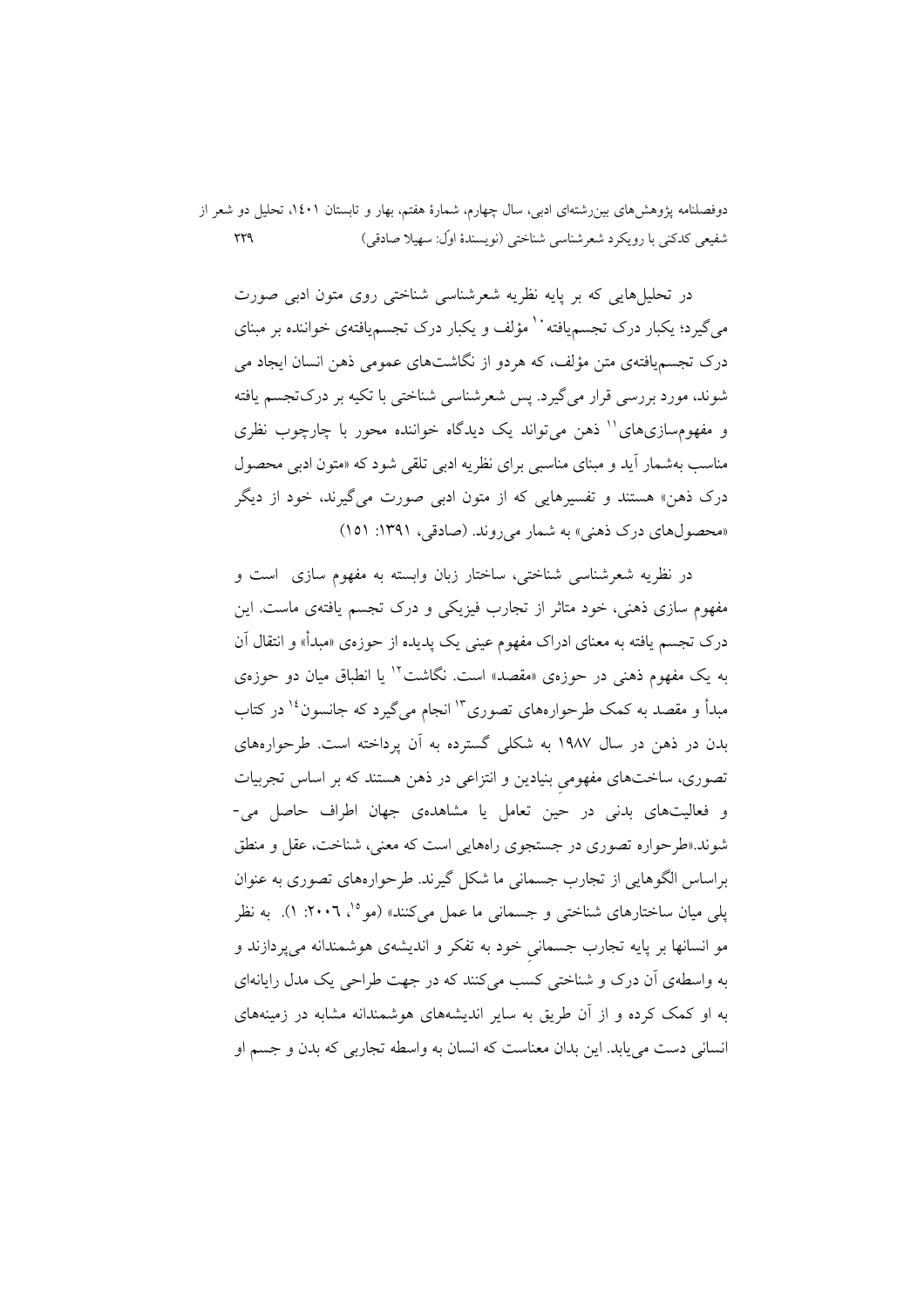از محیط کسب میکند امکان می پابد مفاهیم مختلف را در ذهن خود معنیدار کند. مهمترین تقسیمبندی طرحوارهها به سه گروه: طرحواره حجمی، طرحواره حرکتی و طرحواره قدرتی است. طرحواره حجمی، از بودن مفهومی، درون مفهومی دیگر سخن میگوید و طرحوارهی حرکتی، برای مفاهیم، حرکت، مسیر، مبدأ و مقصد در نظر می گیرد و طرحوارهی قدرتی، برای بیان موانع و مشکلات مسیر حرکت کاربرد دارد. انواع دیگر طرحوارهها عبارتند از: طرحواره فضا، طرحواره مهارشدگی، طرحواره نیرو، طرحواره پیوستگی، طرحواره توازن، طرحواره همسانی و طرحواره موجودیت.

در این رویکرد توجه به نوع چینش واحدهای زبانی و تاثیر مهم بافت اثر بر معنای آن حائز اهمیت است. «بخشی از معنای متن ادبی که در ذهن خوانندگان شکل می گیرد از فرایند خواندن و تجربههای فردی حاصل می شود و بخش دیگر از اشاره-هایی که به واسطه عناصر درون متن ارائه شدهاند. اگر معنا یا تفسیر نخستین، مرکز توجه نباشد متن نيز صرفا به واسطه تحليل بافتزدودهي صورتگرا به دست نمي آيد» (استاکول<sup>۱۹</sup> ، ۱۳۹۳: ۱٦٥). بافت اثر به عنوان همان فرایندی در نظر گرفته می شود که به واسطه آن بافت، پس زمینه و صحنه همه گفتمانها را درک می کنیم. (همان، ١٦٧) بنابراین ساختار و بافت اثر اهمیت ویژهای در تحلیل متون ادبی دارد. «فرایند تحلیل شعرشناسي شناختي مي تواند الگوهاي خاصي را ارائه دهد كه يا ناخو دآگاهند و يا هيچ گاه مورد توجه قرار نگرفتهاند. این رویکرد توانایی ارائه تفسیرهای جدید را دارد» (همان: ٢٤). شعرشناسی شناختی امکان خوانش های چندگانه متن را براساس پایگاهی علمی و به دور از سلیقههای شخصی فراهم میکند.

برای معرفی و تبیین نظریه شعر شناسی شناختی مطالعات بسیاری صورت پذیرفته است. يژوهشگران اين حوزه سعي كرده اند به تبيين ارتباط ذهن انسان با متون ادبي بیردازند. بررسی مفهوم نوین طرحواره از کتاب به یاد آوردن نوشته بارتلت<sup>۱۷</sup> (۱۹۳۲)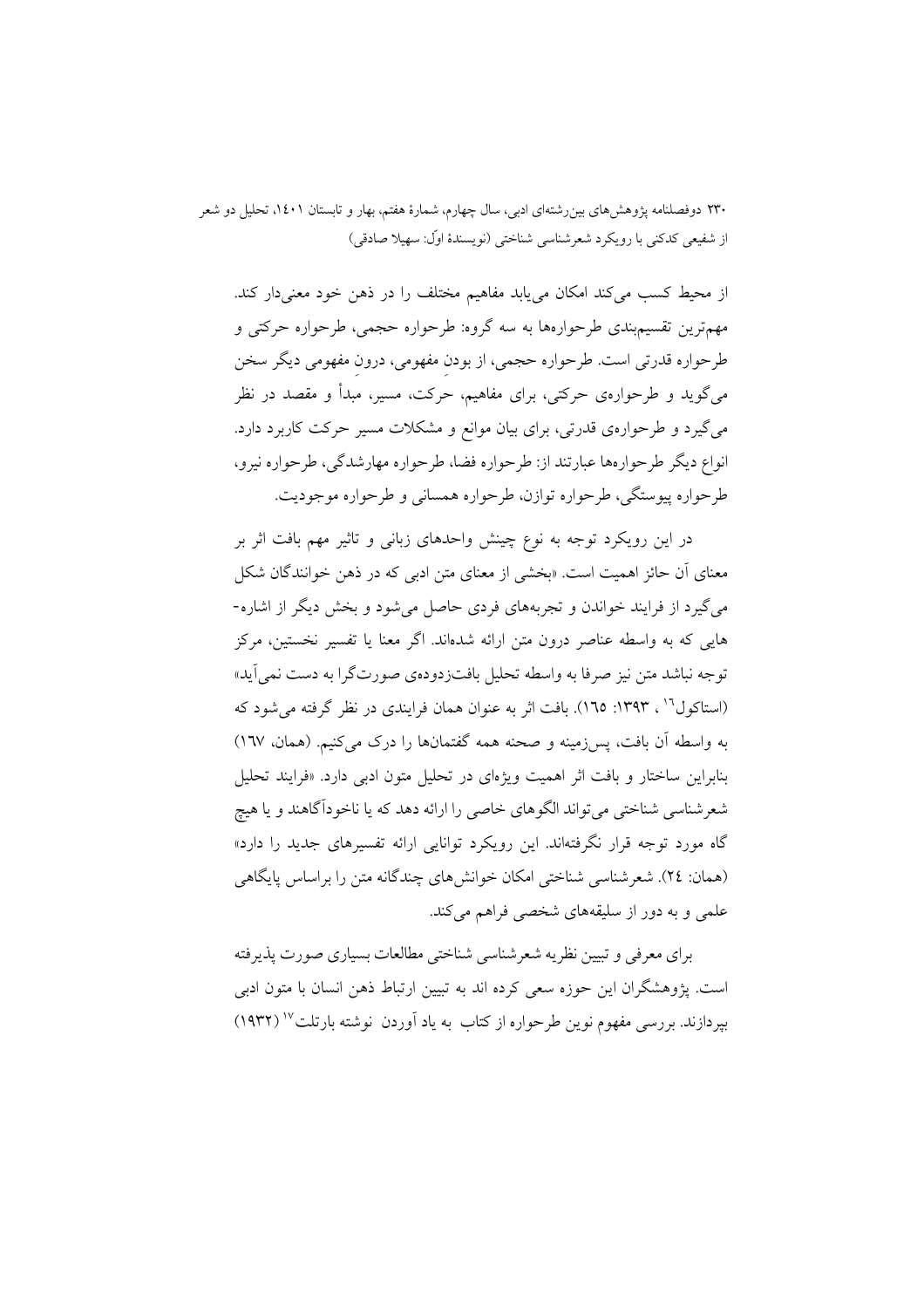دوفصلنامه پژوهشهای بین رشتهای ادبی، سال چهارم، شمارهٔ هفتم، بهار و تابستان ۱٤٠۱، تحلیل دو شعر از شفيعي كدكني با رويكرد شعرشناسي شناختي (نويسندهٔ اوّل: سهيلا صادقي)  $\uparrow\uparrow\uparrow$ 

أغاز شد. پس از او جانسون در کتاب جسم در ذهن (۱۹۸۷) طرحوارهها و مفاهیمی که انسان برمبنای رفتار جسمی!ش با جهان آموخته است را تشریح نمود و کار جامع تری نسبت به بارتلت ارائه داد. سپس ریون تسر در سال ۱۹۹۲ طرح کلی مفاهیم بنیادین نظریه شعرشناسی شناختی را در کتاب به سوی نظریهٔ شعرشناسی شناختی ارائه نمود. در بخشهایی از این کتاب دربارهٔ چندبخشی بودن شعر و یکپارچگی آن سخن به میان می آید و به بررسی عناصری که در متن وجود دارند و توسط مؤلف اداره مي شوند، پر داخته مي شود. به عنوان مثال به اهميت الگوهاي آوايي شعر كه شامل وزن، هم أوايي كلمات، قافيه و تشابه است، به عنوان كيفيت احساسي متن، اشاره مي شود و این که الگوهای موسیقایی و آوایی شعر، خواننده را مجبور میکنند که دوباره به متن توجه کند و به لایههای آوایی شعر توجه نماید.

گیسی<sup>۱۸</sup> در کتاب شعرشناسی ذهن دربارهٔ ارتباط شناخت با فرآیندهای استعاری و شعري بحث نموده و به خاصيت آيينه بودن ذهن در مواجهه با حقيقت پرداخته است. یژوهشگر دیگر این حوزه ترنر<sup>۱۹</sup> در کتاب ذهن ادب<sub>ی</sub> (۱۹۹۲) به فرافکنی مفهومی .<br>واژهها و جملات یرداخته و دربارهٔ اصول شناختی که از نوع زندگی و حرکات و عادتهای روزانه نشات می گیرند و به خلق یک اثر ادبی منجر می شوند، توضیحاتی آورده است. استاکول در کتاب درآمدی بر شعرشناسی شناختی (۲۰۰۲) چگونگی فرآیند درک خواننده از متن مورد مطالعهاش را تبیین نموده است. در این کتاب خواننده برای ارزیابی دوباره مقوله هایی که برای فهم تحلیل و خوانش ادبی به کار می رود، ترغیب می شود. این کتاب علاوه بر این که طیف گستردهای از ژانرهای ادبی و دوره های تاریخی را در بر میگیرد، شامل هر دو رویکرد اروپایی و آمریکایی می شود. کتاب در دوازده فصل تدوین شده است. هر فصل به چارچوب متفاوتی از شعرشناسی شناختی می یردازد و سپس آن را در ارتباط با متن ادبی به کار می گیرد. (استاکول،  $(7 \cdot \cdot \cdot$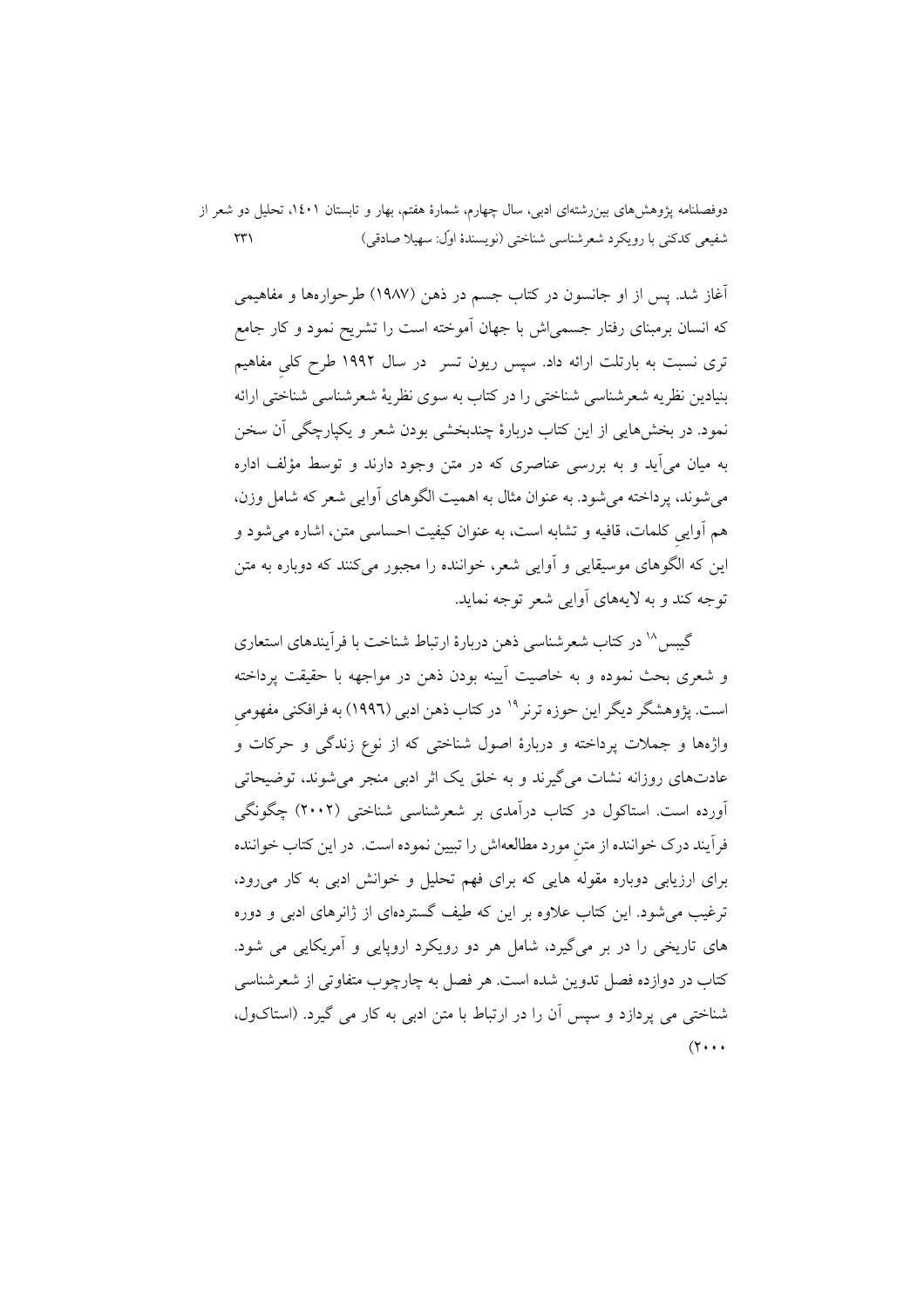مقالاتی نیز در این حوزه به نگارش درامده است که از آن جمله میتوان به مقاله «تئوری معاصر استعاره» (لیکاف``، ۱۹۹۳) اشاره نمود. لیکاف در این مقاله تعریف کلاسیک استعاره را زیر سئوال برده است. به باور او استعاره یک مسئلهٔ زبانی نیست بلکه در حوزهٔ اندیشه قرار دارد و بر اساس درک ذهن از شناخت دو حوزهٔ متفاوت ساخته میشود. مقاله دیگر این حوزه «تصویرگونگی در زبان و ادبیات» (نانی و فیشر <sup>۲۱</sup> ، ۱۹۹۹) است که در ان به انواع تصویرگونگی در شعر پرداخته شده و شرح مفصلی دربارهٔ شمایل و تصویر در ساختار و مفهوم اثار ادبی ارئه داده شده است. ً فریمن (۲۰۰۰) در مقاله «شعر و حوزه استعاره: به سوی نظریه شعرشناس<sub>ی</sub> شناختی» با انجام نگاشتهای قیاسی به تحلیل چند شعر از پلات و دیکنسون میپردازد و به طور مبسوط دربارهی شمایلگونگی در شعر «پیله» امیلی دیکنسون توضیح داده است.

سمینو ۲٬ (۲۰۰٦) در مقاله خود، با عنوان «اَمیختگی و کارکرد ذهنی شخصیتها در داستان ویرجینیا وولف<sup>۳</sup>"»، فضاهای ذهنی شخصیتهای داستان را تحلیل نموده و دو دنیای برون ذهن<sub>ی</sub> و درون ذهنی برای شخصیتهای داستان مورد بررسی|ش کشف می-کند و دنیای خیال<sub>ی</sub> را به عنوان امیختگی چندگانه معرفی میکند که میتواند دنیاهای متفاوتی را دریک متن روایی به هم پیوند بزند. فریمن (۲۰۰۹) در مقاله «احساس، شکل و معنا در خلق تصویر گونگی شعری» توضیح میدهد که معنای اصلی متن نمیتواند بدون حضور شکل در احساس و همین طور بدون حضور احساس در شکل رخ دهد. رستا<sup>۲٤</sup> (۲۰۰۹) در مقاله «علم شناخت و ادبیات»: فرایندهای استعاری در داستانهای کوتاه را از دیدگاه شناختی تحلیل نموده و اهمیت امیختگی مفهومی را در شناسایی و تبیین استعارههای به کاررفته در متون داستانی نشان داده است. پورتو و رومانو<sup>۲۵</sup> ( ۲۰۱۰ ) در پژوهشی با عنوان امیختگی مفهومی در روایتهای شفاهی، با بررسی فضاهای ذهنی روایتها نشان میدهند که چگونه فضاهای روایی سطح خرد روایت به مخاطب کمک میکند تا اطلاعات پراکنده و نامنظم روایات شفاهی را به صورت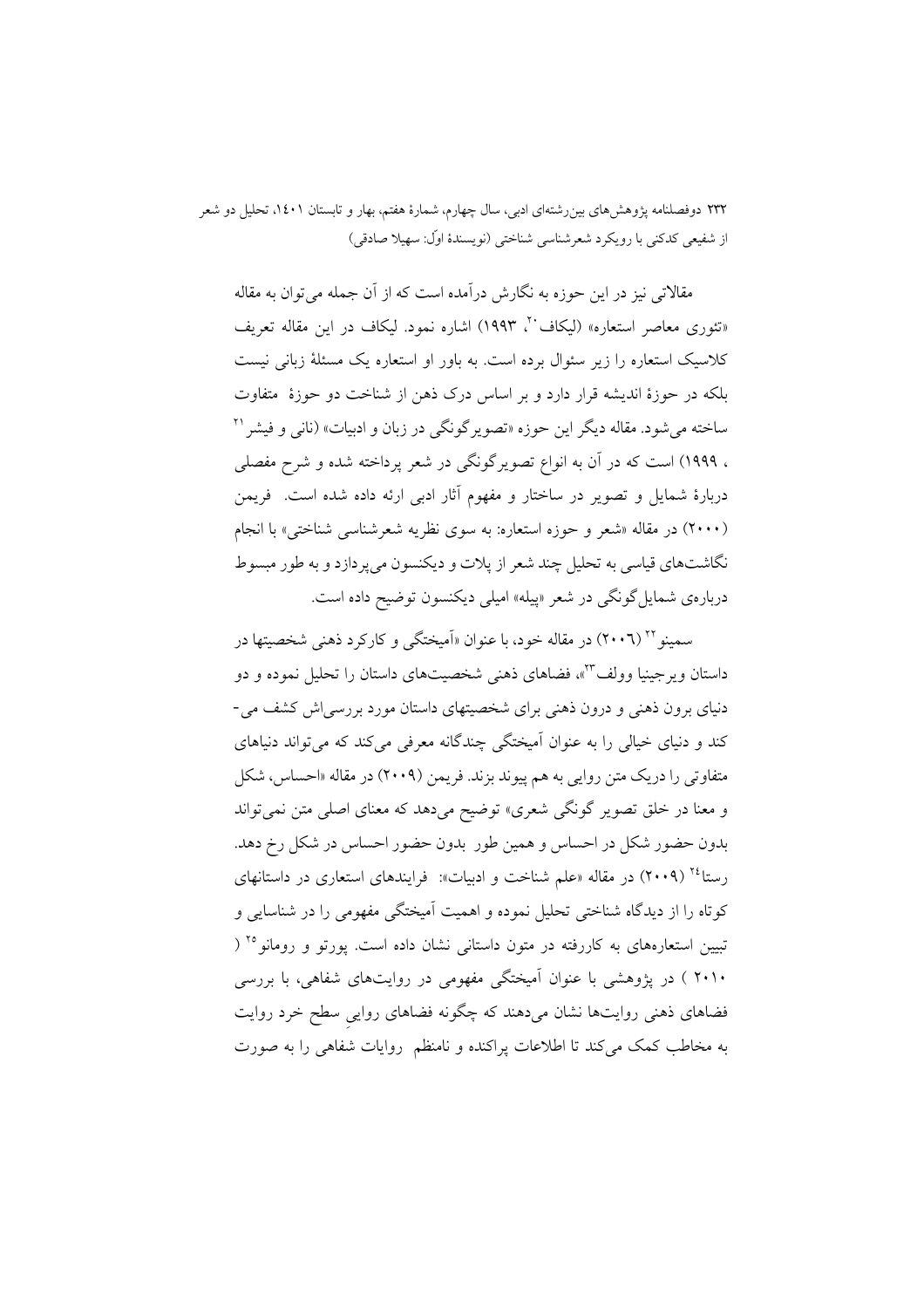دوفصلنامه پژوهش۵ای بین رشتهای ادبی، سال چهارم، شمارهٔ هفتم، بهار و تابستان ۱٤۰۱، تحلیل دو شعر از شفيعي كدكني با رويكرد شعرشناسي شناختي (نويسندهٔ اوّل: سهيلا صادقي)  $\tau\tau\tau$ 

یک کلیت منسجم درک کند. آنها در نهایت داستان نهایی نهفته در روایت را به مخاطب نشان می دهند.

در ايران نيز مقالات، كتابها و رسالههاي بسياري با رويكرد زبانشناسي شناختي به انجام رسیده است اما در حوزهی شعرشناسی شناختی تنها به چند مقاله می توان اشاره نمود:

صادقی (۱۳۹۰) در مقاله «شناخت جهان متن رباعیات خیام بر اساس نگاشت نظام با رویکرد شعرشناسی شناختی» مطالعهٔ کاربردی منسجمی دربارهٔ سبک شناختی خیام دارد و به تحلیل جهان متن رباعیات خیام و رد برخی رباعیات منسوب به اومی-یردازد. صادقی (۱۳۹۱)، در مقاله «خوانش شعر حکایت اثر شاملو با رویکرد شعرشناسی شناختی» با ارائهٔ توضیحی دربارهٔ ویژگیهای متن شعر و تفسیری منسجم از معنای آن در بافت فرهنگی، نشان میردهد که چگونه نگاشتهای ً مفهومی ٍ در زبان عمل ً مي كنند. او به اين پرسش كه چرا متن شعر به جاي اينكه فقط معنايي بازنمودي داشته باشد، اثری هنری است که باعث تمایز زبان شعر از زبان روزمره یا دیگر ژانرها مي شود، ياسخ مي دهد.

صادقی (۱۳۹۳) در مقاله «کارکرد داستان کلان و نگاشت نظام در خوانش منطق الطير عطار نيشابوري با رويكرد شعرشناسي شناختي» نشان مي¬دهد كه همهٔ حكايات موجود در منطق الطیر از ساختار مشابهی تبعیت میکنند، مگر حکایت مربوط به سیمرغ که نماد وحدت و خط محوری اثر است. روایتهای گسسته از این مرغان، روایتی یکپارچه از سیمرغ را ترسیم میکنند که همان داستان کلانی است که کل روایت شعر را شکل میدهد. صادقی، افخمی و سجودی (۱۳۹٦) در مقاله «شعر دیداری فارسی از دیدگاه نشانهشناس<sub>ی</sub> شناخت<sub>ی</sub>» به مطالعه تعامل دو شیوه تصویری و نوشتاری در شعر دیداری فارسی براساس الگوی ادغام در نشانهشناسی شناختی پرداختهاند. از آنجایی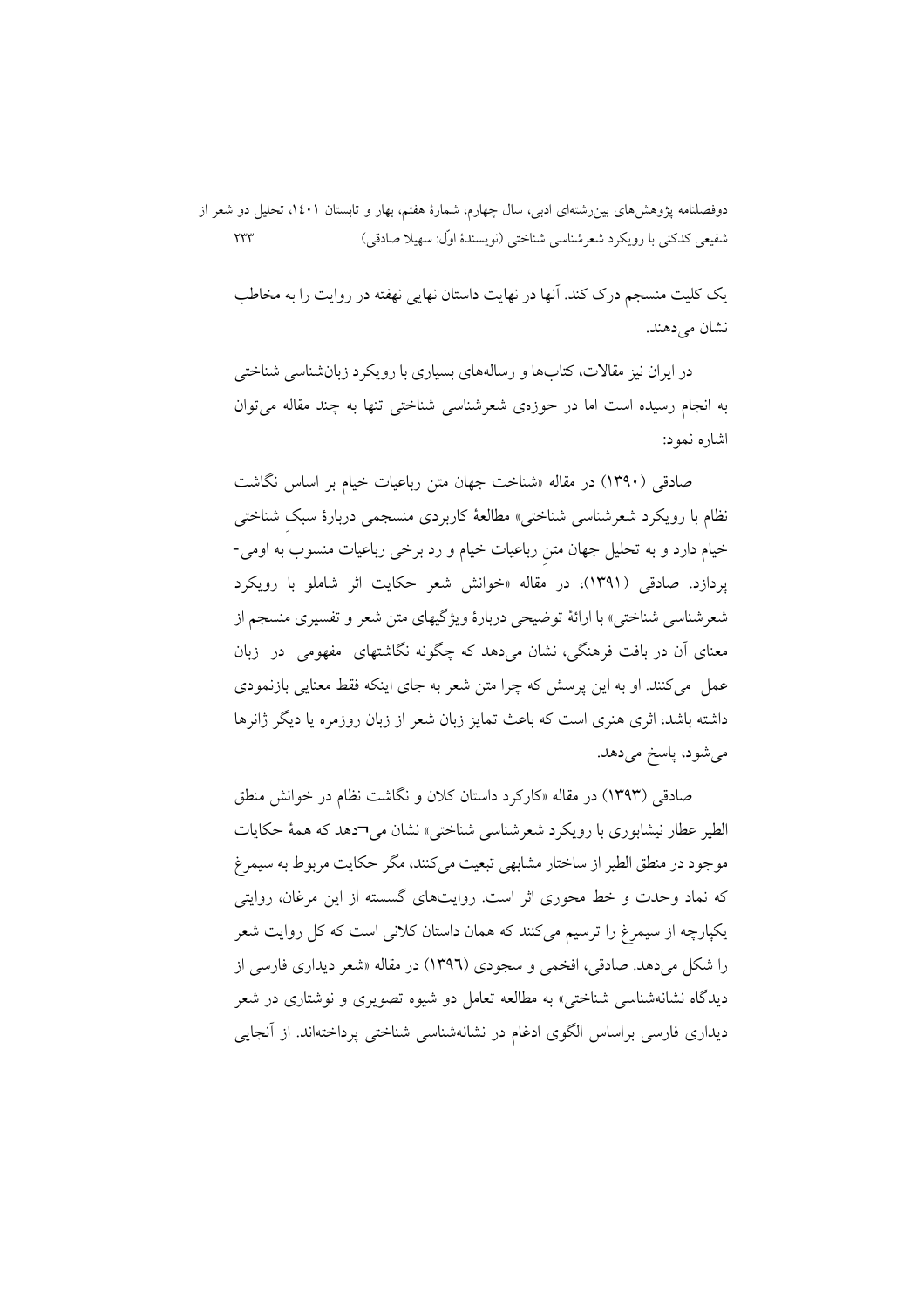که شعر معاصر ماهیتی چند شیوه دارد، مسئله اصلی این یژوهش چگونگی آمیزش شیوههای کلامی و تصویری به شکلهای مختلفی در ذهن انسان است که در نهایت معنای کلی اثر چیزی بیش از معنای موجود در هر شیوه تلقی می شود. بر اساس یافته-های این پژوهش، تعامل تصویر و کلام در ذهن، حاصل مواجهه انسان با جهان است که در نتیجه به ساخت جهان ادبی منجر میشود.

گلفام، روشن و شیررضا (۱۳۹۳) در مقاله «کاربرد نظریه جهان متن در شناسایی عناصر سازندهٔ متن روایی داستان شازده احتجاب بر مبنای رویکرد شعر شناسی شناختی» با بررسی بسیاری از جهانهای زیر شمول که با جهان متن روایت همسو هستند به دستیابی درکی جامع از متن در خواننده کمک میکنند و جهانهای مختلف داستان را بررسي مي کنند. اردبيلي، برکت، روشن و ابراهيمي (١٣٩٤) در مقاله «پيوستگي معنايي متن از منظر نظریهٔ اَمیختگی مفهومی» در چارچوب نظریهٔ اَمیختگی مفهومی ژ. فوکونیه و م. ترنر ( ۲۰۰۲) چگونگی ایجاد و حفظ پیوستگی معنایی متن را در قصه¬ای از قصههای عامیانه تبیین نموده و با استفاده از انگارهٔ چهارفضایی مطرح شده در این نظریه، چگونگی تصویرسازی در ذهن مخاطب و پیوستگی معنایی این تصاویر را نشان دادهاند. صادقی، سیدیز دی و باقری (١٣٩٤) در مقاله «تحلیل نگاشت های مفهومی در دو شعر از مهدي اخوان ثالث با رويكرد شعرشناسي شناختي» با ترسيم الگوهاي حاصل از جهان فکری مولف به این نتیجه رسیدهاند که بر شعر اخوان یک کل معناشناختی يکيارچه حاکم است که الگوي ذهني او را به منصهي ظهور مي رساند. يُردل، رضايي و رفیعی (١٣٩٥) در مقاله «اَفرینش معنای پیدایشی در شعر سپید بر پایه نظریه همآمیزی مفهومي» په چگونگي توليد و درک معناي پيدايشي از سوي نويسنده و خواننده در شعر سپيد از منظر شعرشناسي شناختي پر داختهاند و با استناد بر نظريه آميختگي مفهومي نشان دادهاند که می توان هر شعر را یک آمیختگی یا مجموعهای از آمیختگی های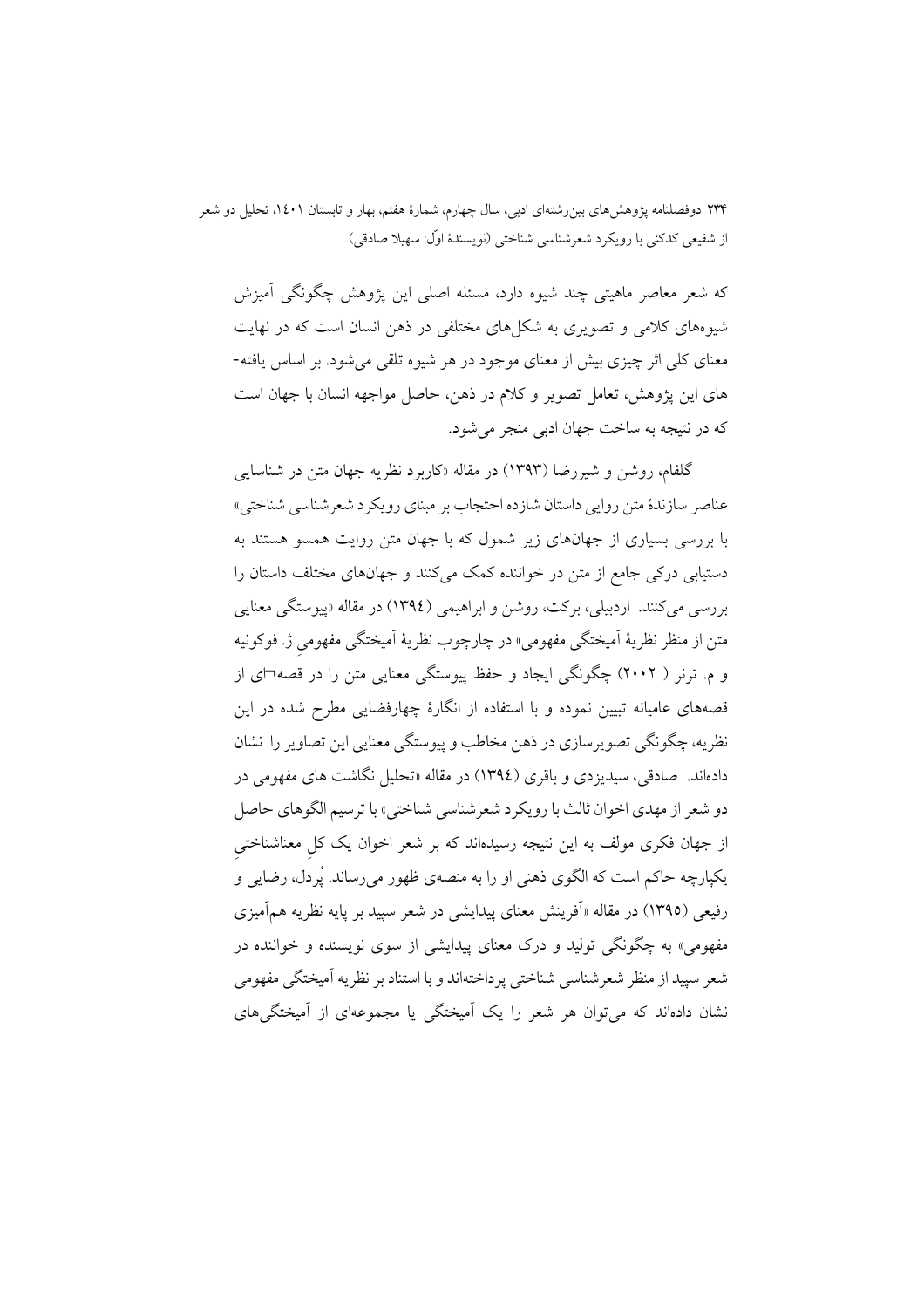دوفصلنامه پژوهشهای بین رشتهای ادبی، سال چهارم، شمارهٔ هفتم، بهار و تابستان ۱٤٠۱، تحلیل دو شعر از  $\tau\tau\omega$ شفيعي كدكني با رويكرد شعرشناسي شناختي (نويسندهٔ اوّل: سهيلا صادقي)

مفهومی دانست که از سوی نویسنده ساخته و پرداخته شده است و خواننده برای درک و تفسیر معنای پیدایشی باید آمیختگیهای پنهان در متن را دریابد.

۲. روش تحلیل در رویکرد شعرشناسی شناختی

قیاس فرایندی ست که آثار ادبی به واسطه آن شکل می گیرند. در سرودن و خواندن شعر شاعران و خوانندگان همان اصول شناختی را در باب درک تجسم یافته به کار میبرند که هر انسانی برای مفهوم سازی جهان خود به کار می برد. «انسان افکار خود دربارهٔ جهان را به واسطهٔ نگاشت فضاهای ذهنی تولید می کند. توانایی ذهن برای ایجاد فرافکنی مفهومی از عینی به انتزاعی، به واسطهٔ فرایند نگاشت از یک فضا به فضای ديگر رخ مي دهد. بدون اين توانايي، شناخت ممكن نيست» (صادقي، ١٣٩٠: ١١١). نگاشتهای شناختی براساس قیاس، سطحی از شباهت را میان قلمروهای مختلف به واسطهٔ فضاهای ذهنی ایجاد می کنند.

برای تحلیل متون ادبی با رویکرد شعرشناسی شناختی و در چارچوب نظری مارگریت فریمن (۲۰۰) بررسی نگاشتهای قیاسی شکل گرفته در اثر ضروریست؛ نگاشتهای ویژگی، رابطهای و نظام. نگاشت؛ در واقع رابطهٔ تناظری بین مجموعهٔ مفاهیم ذهنی و مفاهیم عینی است. در نگاشت ویژگی که نگاشتی استعاری است؛ شباهت میان اشیاء و عناصر شعر آشکار می شود. در نگاشت رابطهای؛ به رابطهٔ موجود .<br>میان عناصر و اشیاء در شعر برداخته می شود، این نگاشت، میتنی بر مجاز است که به رابطهٔ مجاورت یا روابط علی و معلولی در پدیدهای شعر مربوط می شود و در نگاشت نظام که اصلی ترین مشخصهٔ نظریهٔ مورد بحث است؛ یک الگوی انتزاعی یا یک قاب مشخص، در ساخت یک موقعیت در بافت اثر آشکار می شود. (رک. صادقی، ۱۳۹۳: ١٣٠) و (فريمن، ٢٠٠٠: ٢٥٥– ٢٥٤)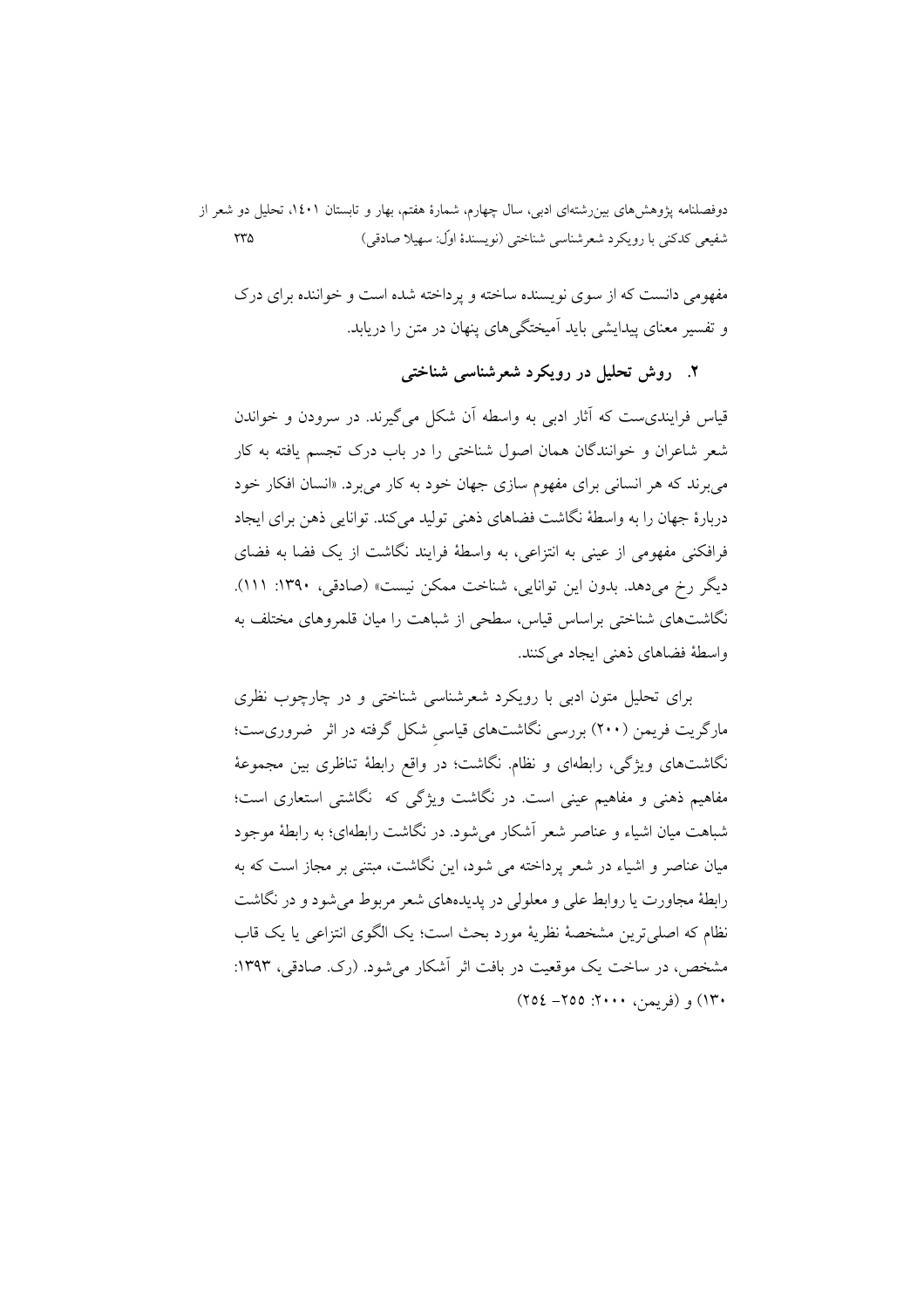یس از انجام هر نگاشت؛ عناصر انتزاعی مشترک دو قلمروی منطبق بر هم که در فضای عام اَشکار شدهاند، در فضای ادغام<sup>۲۲</sup> به ساخت مفهوم جدیدی منجر میشوند. در این فضا، یک یا چند مفهوم هم زمان می توانند از چند قلمرو به فضای دیگر منتقل شوند. «ادغام مفهومی شامل مجموعهای از عمل کردهای شناختی است که در ذهن انسان صورت می گیرد و باعث تلفیق فضاهای مختلف با یکدیگر می شود. در این جا، ساخت معنا از دو مرحلهٔ ساخت فضاهای ذهنی و نگاشت فضاهای ذهنی ایجاد شده، تشکیل شده است» (صادقی، ۱۳۹۲: ۸۳). ادغام مفهومی از مهم ترین بخشهای تحلیل اثر ادبی در رویکرد فوق است.

در نظريهٔ ادغام چهار فضاي ذهني مجزا وجود دارد: الف: دو فضاي درونداد يعني دو قلمرو منطبق، درونداد در واقع دو سوی استعاره است: ١– قلمرو مبدا : مجموعهای که دارای مفاهیم عینی تر و متعارفتر است. ۲– قلمرو مقصد (یا هدف): مجموعهای که دارای مفاهیم انتزاعی و ذهنی است. ب: یک فضای پایه؛ که اشتراکات دو فضای درونداد را انتزاع کرده و گاشت بینافضایی بین عناصر موجود در دو فضای درونداد را تعیین میکند، و ج- یک فضای آمیخته؛ که تاثیری جدید و بیانی ایجاد میکند (فوكونيه و ترنر ٢٧، ٢٠٠٦: ٣).

پس از نگاشتهای قیاسی سهگانه و انجام ادغام مفهومی در شعر، تحلیلگر قادر خواهد بود الگوهای انتزاعی موجود در شعر را بیرون کشیده و درک نسبتا کاملی از اثر کسب نماید. چرا که با تکیه بر دو نگاشت ویژگی و رابطهای و بی توجه به زبان و ساختار، تنها درکی نسبی از شعر به دست می¬آید. (ر.ک. بارسلونا^`، ۱۳۹۰: ۲۸٤-٢٨٣). در مرحله نگاشت نظام؛ کل متن شعر از منظر دلالت، یک واحد معناشناختی یکپارچه است. «این یکپارچگی از بررسی روابط مفهومی و ساختاری واحدهای زبانی در کل شعر به دست می آید. به همین دلیل نگاشت نظام که انتقال سازه های یک ساختار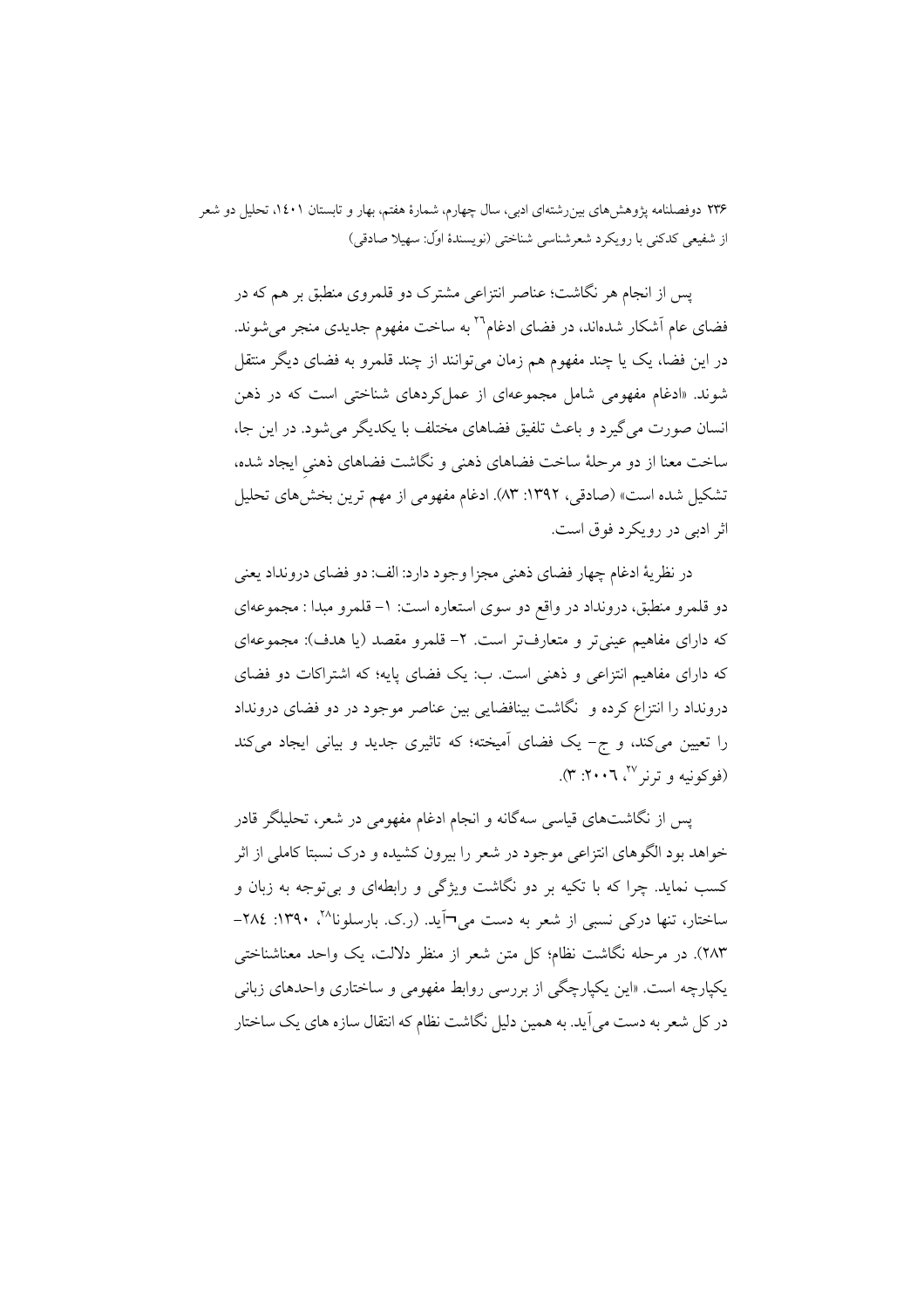دوفصلنامه پژوهشهای بین رشتهای ادبی، سال چهارم، شمارهٔ هفتم، بهار و تابستان ۱٤٠۱، تحلیل دو شعر از شفيعي كدكني با رويكرد شعرشناسي شناختي (نويسندهٔ اوّل: سهيلا صادقي)  $\tau\tau\gamma$ 

به ساختار دیگر است، در شعر می تواند باعث یکپارچگی و معنامندی شده و حتی به ویژگی کلیدی اثر ادبی تبدیل شود» (صادقی، ١٣٩٠: ١١٣).

در این یژوهش با انجام نگاشتهای قیاسی و یافتن فضاهای ادغام در دو شعر خطاب و ملال از سرودههای شفیعی کدکنی به تحلیل این دو شعر از منظرشعرشناسی شناختی پرداختهایم تا به مضامینی که شاعر در لفافه بیان نموده دست یابیم.

#### ۳. بحث و تحليل

#### ٤– ١– شعر «خطاب»

اينک بهار بر در قلب تو مي زند/ اما تو آن طرف/ بيرون قلب خويشتن /استادهاي هنوز/ صبحی که روی شانهی زیتون /در حالت هبوط است/ فردا / از نخل های سوخته /بالا خواهد رفت ⁄اما / یک شاخه گل برای تو کافی ست / تا فاصله شود ⁄بین تو و هزار ستاره /بین تو و حضور سپیده ⁄بین تو و هیاهوی شهری که هر سحر/در سربی صفیری بيدار مي شود. (شفيعي كدكني، ١٣٨٥: ٤٤٩)

طرحوارهي شعر «حجم» و «درون- بيرون» است كه در سطور پاياني تقويت می شود؛ به این معنی که دادههای بخش دوم شعر جدید هستند اما دانش طرحوارهای را تقویت و تایید میکنند. در بخش دوم شعر علاوه بر درون و بیرون که مختص حجم و ظرف است، مسأله فاصله نيز مطرح مي شود كه به فاصلهى بين فضاى درون و بيرون ظرف مربوط است.

# ٤–١–١– نگاشت ویژگی

از نظر ویژگی دو فضای متفاوت و متضاد در شعر وجود دارد. در ابتدا به نظر می رسد طبق شیوه مرسوم، بهاری که بر در میزند خارج از فضای قلب باشد و برای ورود به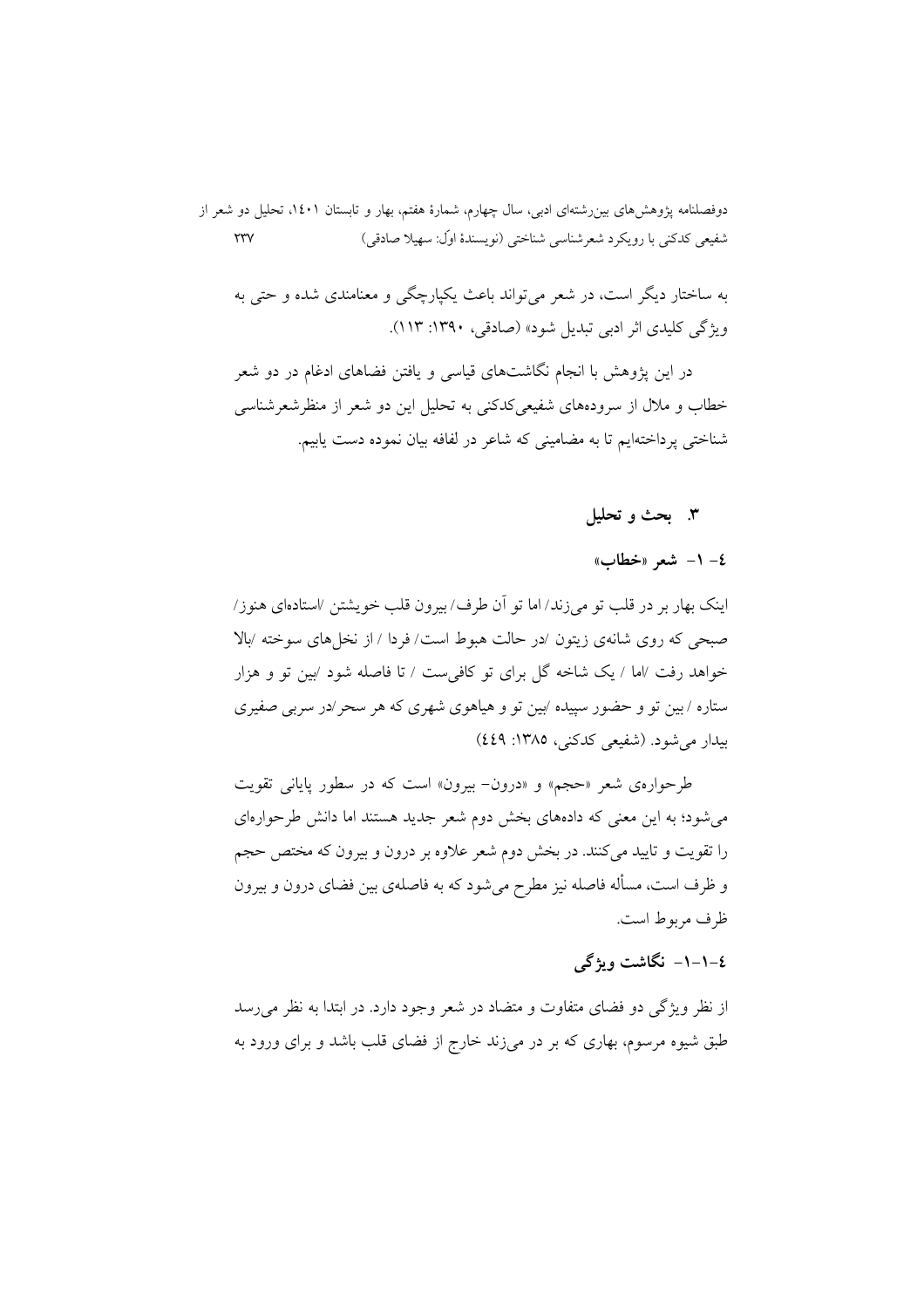اّن حجم، به در می کوبد اما توضیحی که در سطر بعد می اَید این تصویر را به گونهای ديگر نمايش مىدهد؛ «اما تو آن طرف/ بيرون قلب خويش/ استادهاى هنوز» با آمدن قيد «اَن طرف»، بهار؛ درون و تو؛ بيرون، تصوير سازي مي شود. پس سخن از انساني-ست که از خود فاصله گرفته یا با خود بیگانه است. در فضای درون قلب؛ طلوع، بهار و اجزای بهار (شاخه گل) از نظر ویژگی به هم شبیه هستند. در فضای ادغام، روشنی، حال خوب، سکوت و آرامش درونی برای هر سه این عناصر در نظر گرفته میشود. در فضای بیرون قلب؛ هیاهو و ازدحام، ویژگیِ مشترک هزار ستاره، حضور سپیده (به دلیل سربی بودن) و هیاهوی شهر است. تنها عنصر مشترک دو فضای بیرون و درون قلب، تو (مخاطب) است که از نظر ویژگی به دلیل پژمردگی، پاس و افسردگی با نخلهای سوخته (در زمان حال) شباهت دارد. جدول شماره ۱ نگاشت ویژگی شعر خطاب را نشان می دهد.

| فضاي ادغام          | درونداد ٤ | درونداد ۳   | درونداد ۲      | درونداد ۱  |
|---------------------|-----------|-------------|----------------|------------|
| فضاي مفهومي مربوط   |           | یک شاخه گل  | طلوع (صبح بالا | بهار       |
| به راوي/سكوت/       |           |             | رفته از نخل)   |            |
| خويشتن/ روشني       |           |             |                |            |
|                     |           |             |                |            |
| فضای مفهومی غیر     |           | هياهوي شهري | حضور سپيده     | هزار ستاره |
| مرتبط با            |           | كه در سربي  |                |            |
| راوي/ هياهو/ ديگران |           | صفيري بيدار |                |            |
|                     |           | مىشود       |                |            |
| يأس⁄دوري<br>از      |           | (اینک)      | نخلهاي سوخته   | تو         |
| خويش/ فاصله         |           |             |                |            |

جدول شماره ١ – نگاشت ویژگی شعر خطاب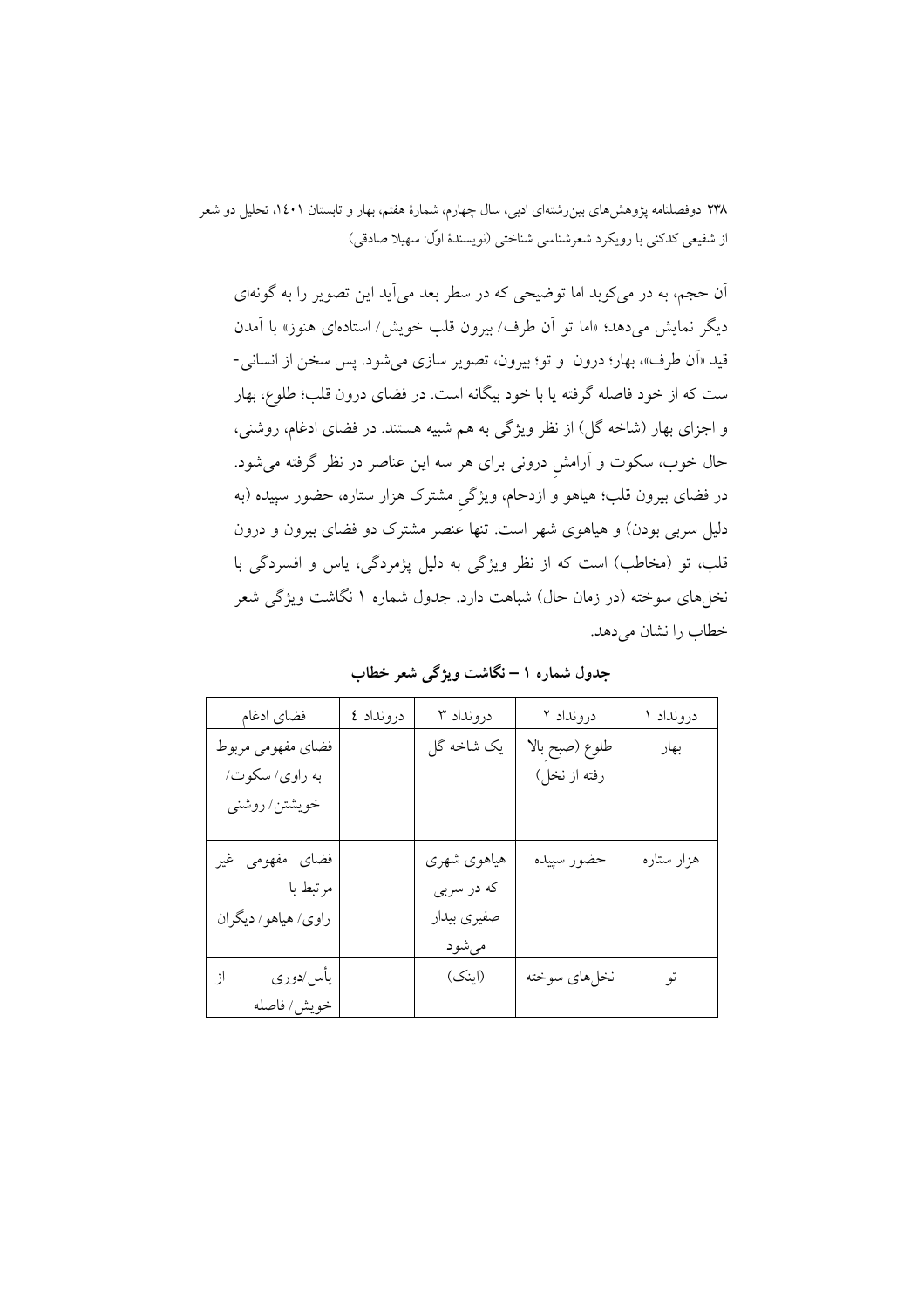دوفصلنامه پژوهشهای بین رشتهای ادبی، سال چهارم، شمارهٔ هفتم، بهار و تابستان ۱٤٠۱، تحلیل دو شعر از شفيعي كدكني با رويكرد شعرشناسي شناختي (نويسندهٔ اوّل: سهيلا صادقي)  $\gamma\gamma\gamma$ 

## ٤–١–٢– نگاشت رابطهای

«زمانی» که فضای شعر در آن توصیف می شود حال ساده است و با قید «اینک» مقید شده است. «ثابت» در اينجا انسان و «گذرنده» زمان است.

همانطور که در بالا ذکر شد طرحواره شعر «حجم/ ظرف» است. در شعر به دو فضای ذهنی درون و بیرون یرداخته می شود. فضاهای ذهنی یکی از ساختهای مفهومي بنيادين به شمار مي روند و بايد آنها را بستههاي مفهومي كوچكي تلقي كرد كه از طريق الگوهاي شناختي و قالبها ايجاد مي شوند و ميان آنها ارتباطي بر مبناي قياس و شباهت بر قرار می شود. این بستههای مفهومی کوچک را می توان واسطهی میان مفهوم-سازی و تفکر دانست. بنابراین مفهومسازی هر موقعیتی یا عملی هم یوپا و هم ایستا، از طریق فضاهای ذهنی بازنمایی می شود. از این رو واقعیات، آنگونه که درک می شود، موقعیتهای تخیلی نظیر فیلم، نقاشی، عکس و غیره؛ موقعیتهای فرضی، موقعیتهای مربوط به زمان أينده و گذشته، حوزههاي انتزاعي نظير فيزيک، سياست، اقتصاد و غيره همگی نمونههایی از این دست تلقی می شوند. به بیان فوکونیه (١٩٩٤) فضای ذهنی محبط ٍ است که انسان برحسب شناخت خود از جهان و تجربیاتش از این جهان در ذهن می سازد و می توان آن را بخش گستر دمای از چیزی دانست که پس صحنهی قوای شناختی، به هنگام تفکر و در گفتار روزمره رخ میدهد. اصول حاکم بر این کارکردها ساده و کلی اند و به نظر می رسد میان زبانها و فرهنگها همگانی باشد. زمانی که این اصول با یکدیگر ترکیب و در موقعیتهای کاربردی به کار گرفته شوند قادر به خلق شمار نامحدودی از ساختارها و شبکههای معنایی خواهند بود. (نقل از زربان، ۱۳۸۸:  $(72)$ 

بیشتر سطور شعر به فضای پیرون از قلب مرتبط است و تنها در سطور ۵ تا ۹ است که به درون ظرف قلب پرداخته می شود. شعر، گفتگوی راوی با مخاطبی خاص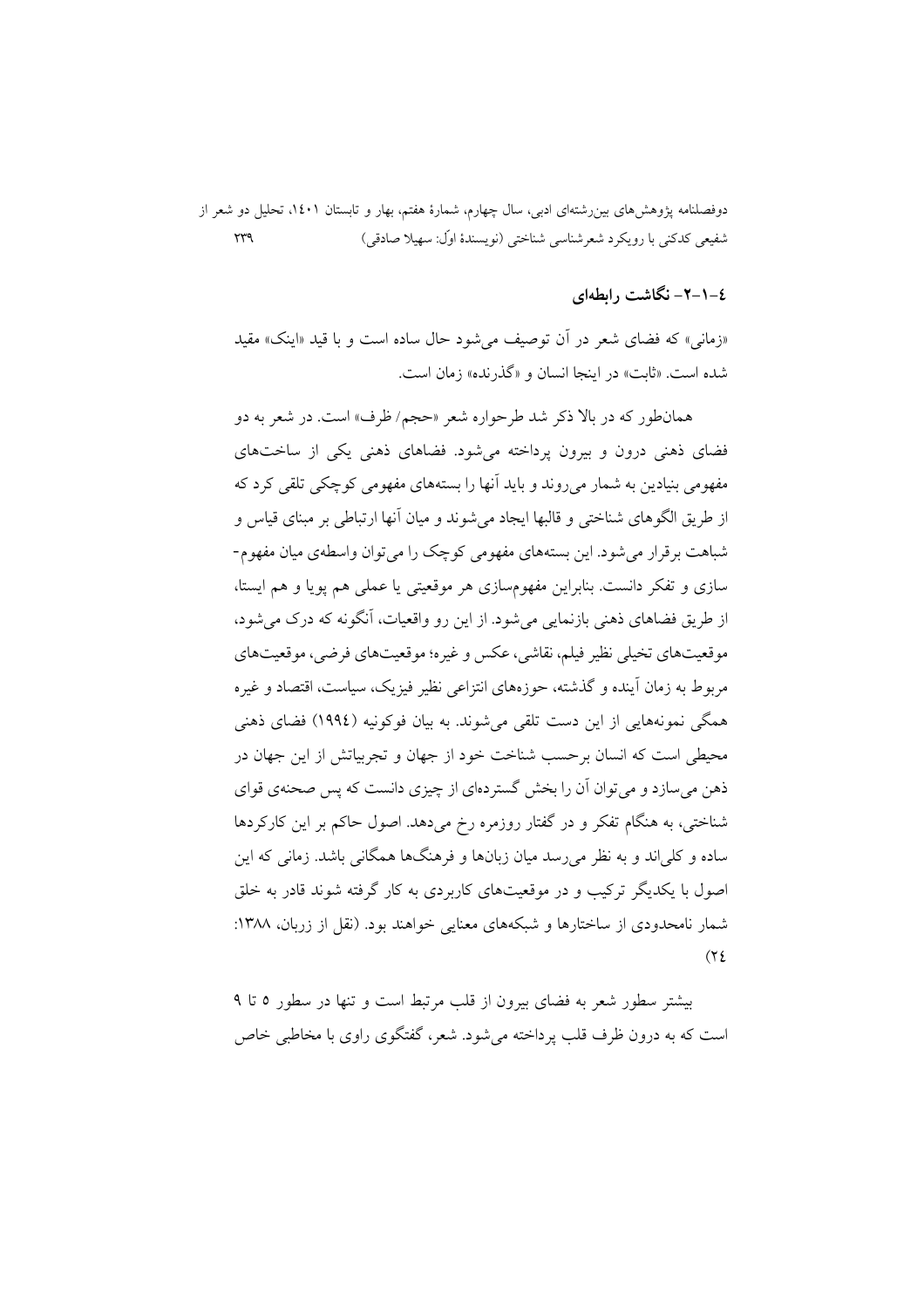است و در گزارهای مرکب، اطلاعاتی را به مخاطبش منتقل می کند. بنابراین خطابی ست به مخاطب خاص راوی، همچنانکه که نام شعر نیز «خطاب» است. اما اطلاعاتی که ارایه میشود دو گونه است. در اطلاعات نوع اول به مسایلی پرداخته میشود که مخاطب، خود به أن اشراف دارد و در نوع دوم؛ أنچه راوی به عنوان دانای کل به أن احاطه دارد را به عنوان اطلاعاتی تازه به مخاطب عرضه میکند. راوی در سطور یک تا چهار، موقعیت و مکان مخاطب را توصیف می کند. اطلاعاتی که خود مخاطب -به عنوان بخشی از آن موقعیت —به اَن دسترسی دارد. در سطور ۱۰ تا ۱7 نیز بروز مسایلی در آینده تشریح می شود که مربوط به حالات مخاطب در شرایطی خاص است و قطعا خود مخاطب به حالات و آنات خود بیشتر وقوف دارد. آنچه در این میان اطلاعات تازه ای را به مخاطب عرضه میکند سطور ۵ تا ۹ شعر است. این اطلاعات مربوط به درون ظرف قلب است و چون مخاطب خارج از ظرف قلب قرار دارد درباره وقايع درون ظرف دانشی ندارد و نسبت به اَن بیگانه است. پس خبر درباره «صبحی که روی شانهي زيتون /در حالت هبوط است /فردا /از نخلهاي سوخته/ بالا خواهد رفت» اطلاعاتی نو برای مخاطب است. اما درستی یا نادرستی این ادعا در سطور بعد مشخص خواهد شد...

«مخاطب» طبق توصیفات راوی، از قلب (به مثابه خود) فاصله دارد. دچار گسست عاطفی شده است. دلیل این موضوع شاید هبوط صبح از شانهی زیتون و در یی آن حضور نخلهای سوخته در این سرزمین باشد! صبح در شعر شفیعی نماد زمانی با نور خالص و خالی از ریا و رنگ است. «نشانهی ساعت زندگی بهشتی است. ساعت اعتماد به نفس و اعتماد به دیگران در زمان حیات» (زال نژاد و کریمی، ۱۳۹۵: ۱۱۱). دوری از درخت زیتون نیز که پیوسته در ادبیات نماد صلح و آشتی بوده است نشانه دوری از صلح با خویشتن است که در مخاطب راوی اتفاقی افتاده، او را از دنیای درونی خودش دور کرده و امنیت عاطفی او را مخدوش نموده است. شعر وصف انسانی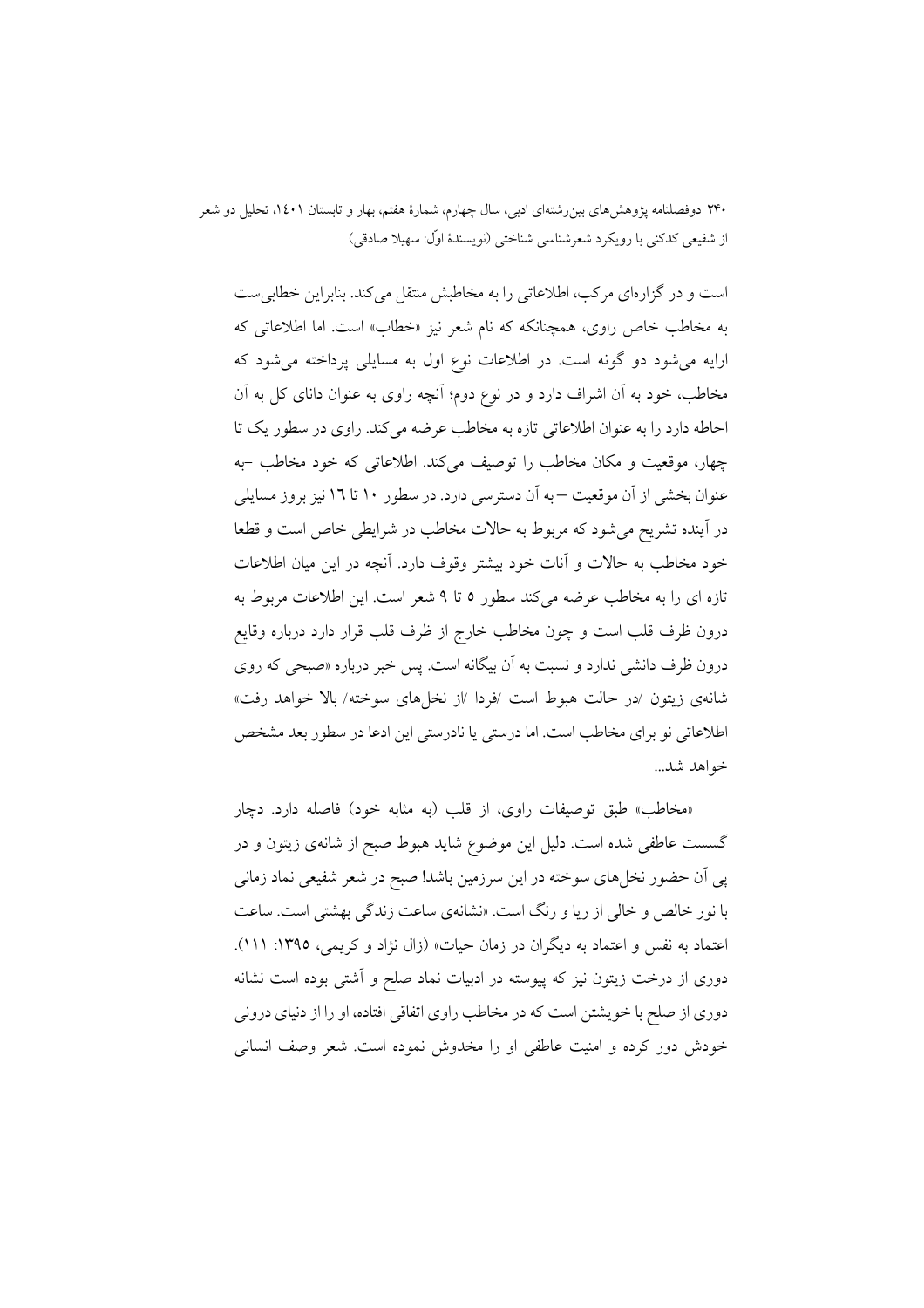دوفصلنامه پژوهشهای بین رشتهای ادبی، سال چهارم، شمارهٔ هفتم، بهار و تابستان ۱٤٠۱، تحلیل دو شعر از  $\uparrow\uparrow\uparrow$ شفيعي كدكني با رويكرد شعرشناسي شناختي (نويسندهٔ اوّل: سهيلا صادقي)

گریخته از خویش است. از این رو راوی سعی دارد نوید طلوعی دوباره به او دهد. طلوعی که اگر نه در زمان حال که در آیندهای نزدیک اتفاق خواهد افتاد آن هم در مجاورت عنصری که قبلا آسیب دیده؛ نخل سوخته! نخل از دیدگاه نشانهای همان انسان است چرا که از نظر ویژگی شبیهترین موجودات به اَدمی است. وقتی صلح و آرامش درونی (در قلب) مخدوش شود، تشویش و ناآرامی، تعقل و تدبر (که جایگاه أن سر است) را تحت الشعاع قرار مىدهد.

آنچه در نگاشت رابطهای مطرح می شود تناظر عناصر بهار، شاخه گل، صبح و درون قلب به مثابهی ارزشهای معنوی و آرامش درونی است. همینطور؛ بیرون قلب، هزار ستاره، حضور سپیده و هیاهوی شهر بیدار شونده در سرب*ی صف*یری با هم در تناظر هستند اما روشنی مطرح شده در این فضا روشنی کاذب است و در قلمروی مفهومی منفي و در تقابل با قلمرو مفهومي درون قلب قرار مي گيرد. با اين فرضيات ما با دوجهان متفاوت روبوو هستیم. ندایی که در شعر به گوش می رسد از درون ظرف قلب است، .<br>ندایی که به درون و برون ظرف آگاهی و اشراف دارد. این ندا می تواند ندای درونی مخاطب راوی باشد. با این حساب راوی همان مخاطب است. پس دو فرد متفاوت در شعر مطرح نیست بلکه یک فرد با دو نگرش متفاوت در شعر حضور دارد. از نظر زمان هم دو نمود حال و آینده در روند و شد است. زمان حال مبتنی بر ویرانی، فاصله، غروب و افول است اما زمان آینده مبتنی بر ساختن، طلوع، صلح و آرامش درونی! فردی که در شعر مطرح است دارای شخصیتی ست که در تردید بین دو وضعیت خطریذیری و محافظهکاری قرار دارد.

براساس نظرية فلوش<sup>٢٩</sup> (٣٥– ٣٤-١٩٩٥) هويت دو گونه اصلي دارد كه همان و غیر نامیده می شود. فلوش معتقد است که هویت «همان» با اتصال گفتمانی در ارتباط است و هو يت «غير» با انفصال گفتماني. در فرايند اتصال گفتماني، سه عامل من، اينجا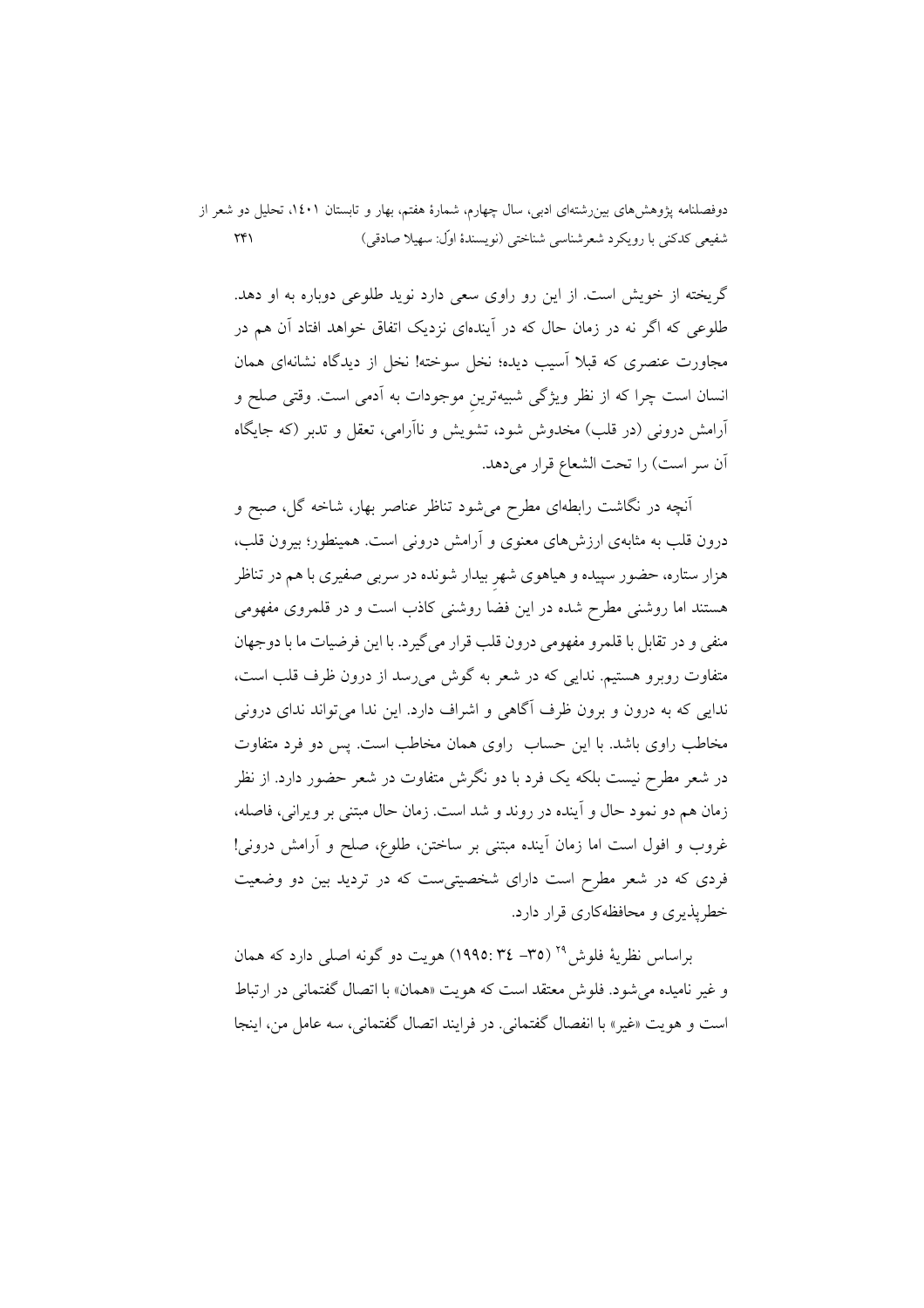و اکنون حضور خود را به ثبت می رسانند و در انفصال گفتمانی، این سه عامل به غیرمن، غیراینجا و غیراکنون تبدیل میشوند. درواقع هرگاه هویت بر جنبههای ماندگاری بر خود اصرار داشته باشد، ما با جريان همان يا خود هماني هويت مواجهيم؛ اما هويتي كه بر گذر از خود و نزدیک شدن به دیگری اصرار داشته باشد، هویت دگر محور است كه دريي انفصال گفتماني، دگرديسي و پذيرش خطر است. اين درحالي است كه هويت در جريان خودهماني به دنبال ايجاد قدرت است؛ يعني اينكه تثبيت شرايط موجود را ترجیح میدهد تا از هر نوع حادثه جویی و خطرپذیری در امان باشد.

در شعر مورد بحث، شخصیت محافظه کار در زمان حال دچار ثبات و سکون و هم آهنگی و امتزاج با جامعهی ظاهر پسند است اما نهیب راوی یا همان ندای درونی خطریذیر، او را برای شکستن این قالب ترغیب میکند، به او یادآوری میکند که تنها جزء کوچکی (یک شاخه گل) از بهاری که در پنهان تو حضور دارد میتواند تو را از این رکود، هبوط و سکونی که به تو اَویخته رها کند. به گفتهی شعیری (١٣٩٤: ١٢٦) مماشات، استمرار سبک زندگی را آنگونه که در لایههای جمعی حضور تثبیت یافته است تقویت میکند و به تعریف هنجارها از نگاه دیگری می پردازد. در اینجا فعل وجهی بایستن و نتوانستن در کنشگر تقویت میشود و وی با قرار گرفتن در وضعیت ناکنش، همسویی با جهان موجود و نظام ثبات را انتخاب میکند. جهان شعر در زمان حال دچار همسويي با جهان بيرون و جهان روزمرگي است. ولي نداي دروني خواستار شکستن این فضا و پیوستن به جریان خطریذیری است. شخصیت خطر پذیر از زمان تاریخی پیروی نمی کند و خود در مقام اَفرینش زمانی جدید و رخدادی قرار می گیرد؛ به همین دلیل هویت تثبیت شده ندارد. او در فضای ارجاع دهی دچار اختلال می شود و در فضایی که بیشتر تخیل محور است، قرار میگیرد. در اینجا شرایط شوش محوری و کنش محوری هر دو جریان دارند. شکل زیر طرحواره تقابل وضعیت خطرپذیری و محافظهکاری را نشان میدهد که در تطابق با دو دنیای مطرح شده در شعر قرار دارد.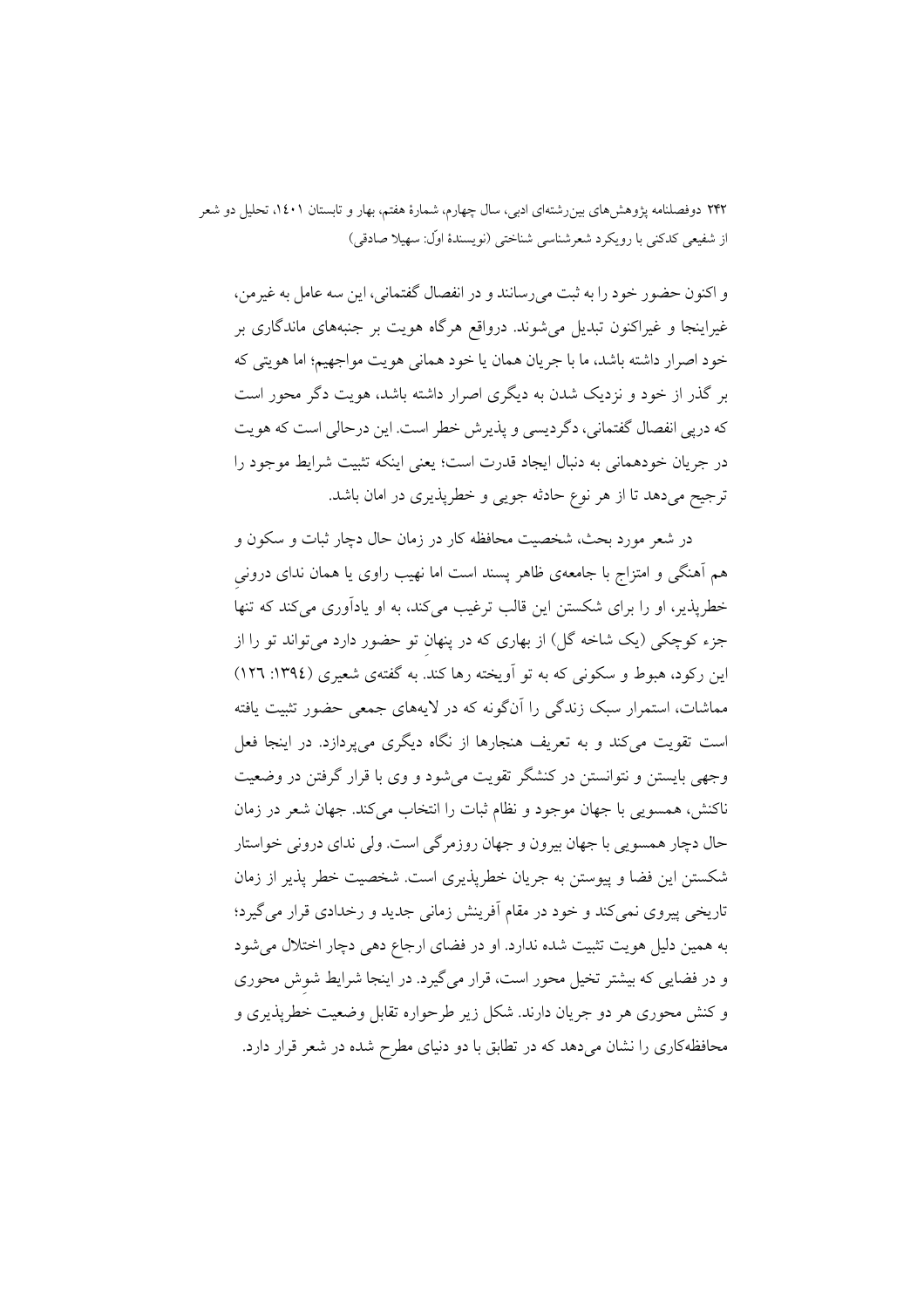دوفصلنامه پژوهشهای بین رشتهای ادبی، سال چهارم، شمارهٔ هفتم، بهار و تابستان ۱٤۰۱، تحلیل دو شعر از شفيعي كدكني با رويكرد شعرشناسي شناختي (نويسندهٔ اوّل: سهيلا صادقي) ٢۴٣



شکل ۱– طرحواره نمایشی تقابل وضعیت کنشی و وضعیت محافظهکاری و تطبیق (احسانی، شعیری و معین، ۱۳۹۹: ۹)

٤–١–٣– نگاشت نظام

طبق توضیحاتی که در بالا ذکر شد نام شعر «خطاب» معطوف به بخش دوم شعر است، بخشی که قلب شعر نیز هست. توضیح اینکه؛ اگر شعر را که ١٦ سطر دارد به چهار بخش تقسیم کنیم، این بخش در قسمت دوم قرار دارد درست جایی که قلب آدمی قرار دارد. (سر، سینه و قلب، شکم و کمر، پاها). بنابراین شعر از نظر چینش واحدهای زبانی و ساختار با محتوا در تناسب و انطباق قرار دارد. نکته دیگر اینکه خطاب «تو» در همه¬ی سطور حضور دارد بجز بخش میانی شعر (سطور ٥ تا ٩) که این نیز دلیلی بر متفاوت بودن این فضا با سایر فضاهای شعر است. در این سطور دو فضای اکنون و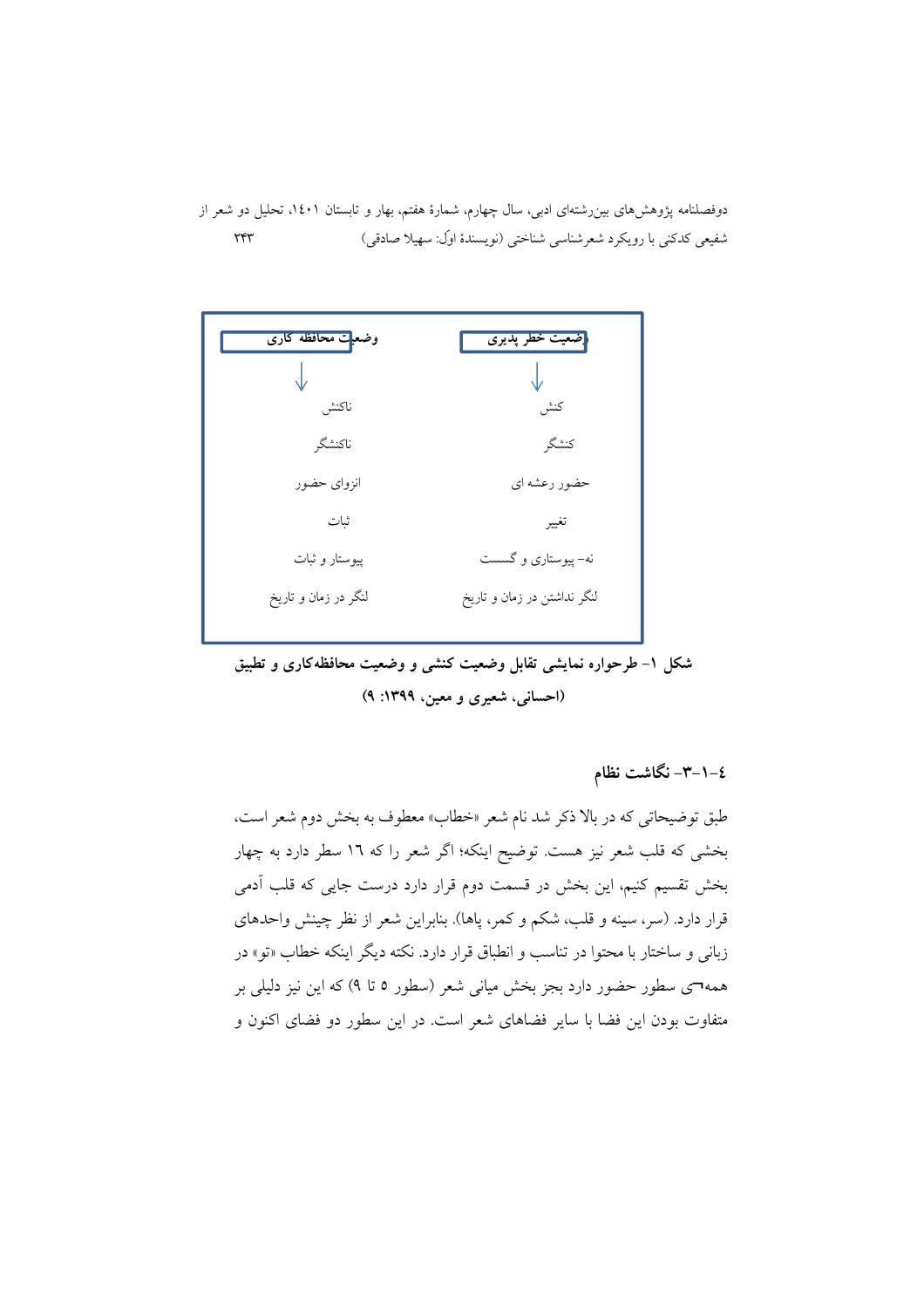اًينده مطرح است. بخش اول متعلق به زمان حال و بخش دوم متعلق به زمان اَينده. كل شعر این دوپارگی زمانی را دارد. از نظر تناظرها؛ بخش اول با چهار سطر نخست شعر در زمان حال مطابقت دارد، اما بخش دوم و قلمروی زمانی نامعلوم آینده به ۷ سطر پایانی شعر که نوید شرایط بهتر و صلح درونی را میدهند مربوط است. بنابراین میتوان نتیجه گرفت که بخش دوم یعنی بخش خطرپذیر وجود راوی (مخاطب) بر بخش محافظه کار او غلبه دارد. پس شکستن فضای فعلی دور از ذهن نیست....

از خوانش ابتدایی شعر چنین برمی آمد که دو فرد متفاوت در شعر حضور دارند اما در مرحله نگاشت رابطهای و نظام مشخص شد که تنها یک فرد در شعر حضور دارد که میان دو گرایش فکری متمایز سرگردان است اما وجود عناصر نشانهای شعر در گرایش فکری خطرپذیری، بیش از عناصر نشانهای درگرایش فکری محافظهکاری است و این نوید را میدهد که این ساختار شکسته خواهد شد و شرایط مطلوب ایجاد خواهد شد.

#### $d\mathcal{N} = \mathcal{N} - \ell$

در کنار جوی ⁄من نشسته ⁄آب در رفتار ⁄در تمام هفته، ⁄خسته، ⁄انتظار جمعه را دارم⁄ در تمام جمعه/باز/از فرط تنهایی/انتظار شنبه است و کار … /من نشسته /آب در رفتار (شفیعی کدکنی، ۱۳۸۵: ۲۰۲۰)

## ٤-٢-١- نگاشت ویژگی:

نام شعر (ملال) به معنی «به ستوه آمدن و دلتنگ و بیزار شدن است؛ فتوری که از کثرت پرداختن به چیزی عارض گردد و موجب شود که انسان خسته و مانده گردد و از آن روی برتابد»(لغت نامه دهخدا، ذیل واژه)، نام شعر گویای رنجی ست که در جهان شعر شکل گرفته است. طرحواره شعر، سکون و حرکت است که برای مفهوم سازی تلاش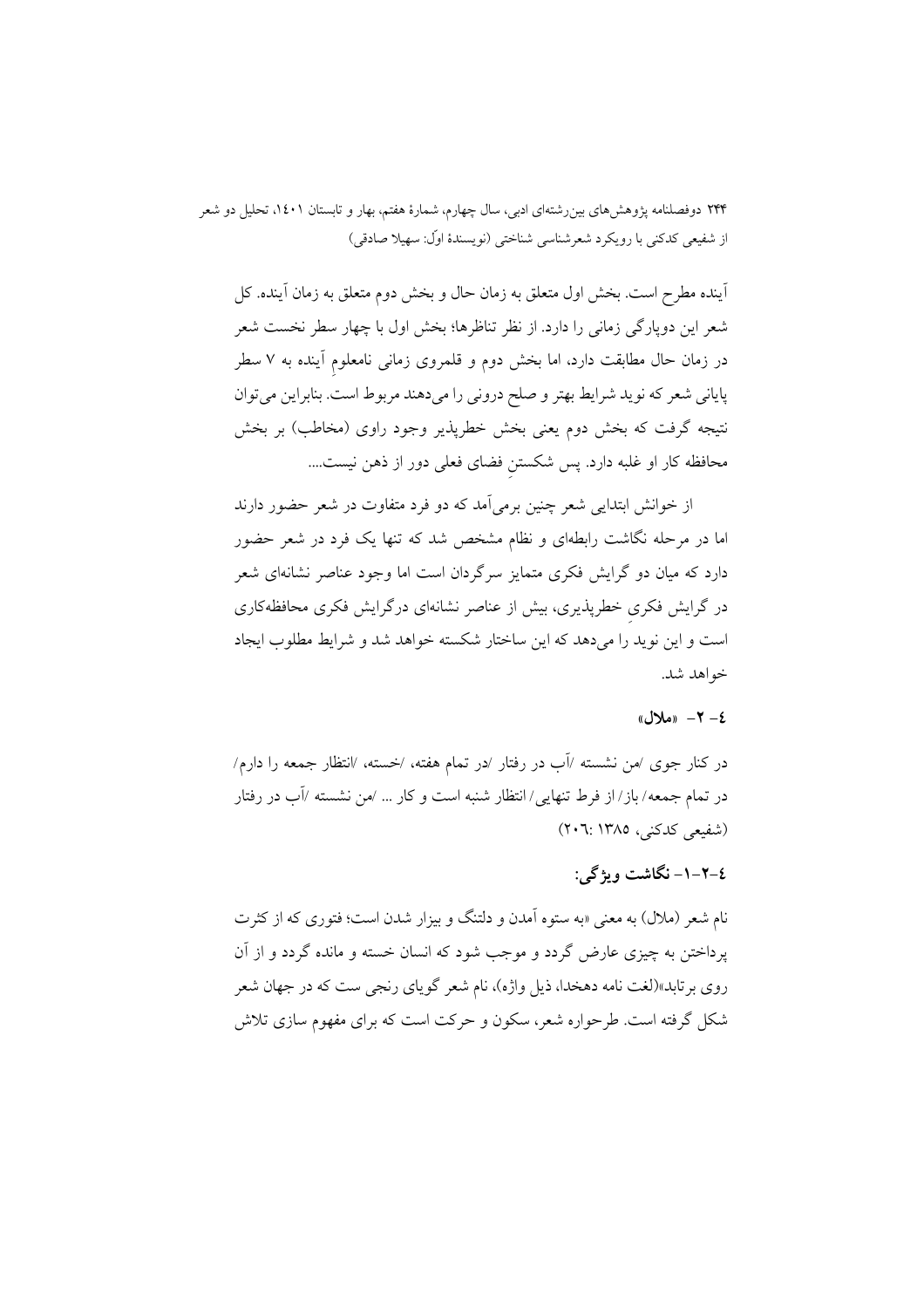و بطالت به کار گرفته شده. راوی در اینجا ثابت و زمان، گذرنده است. ارتباطی بین گذرنده و ثابت وجود ندارد. آب نماد بینش و شهود است و با حرکت به سوی دریا جریان زندهی زمین به شمار می آید. از نظر ویژگی «نشسته» به «انتظار» شباهت دارد چرا که هر دو مفهوم با سکون و عدم حرکت پیوند دارند. جمعه، شنبه و تمام هفته از نظر اینکه در شعر جایگاه و مکانی برای انتظار هستند به هم مربوطند. بین آب و رونده بودن (رفتار) تناسب و تشابه وجود دارد. بین تنهایی و خستگی نیز به دلیل اینکه هر دو حالت و چگونگی راوی را نشان میدهند و در فضای مفهومی منفی قرار دارند، شباهت وجود دارد.

## ٤-٢-٢- نگاشت رابطهای

در کنار جوی نشستن، انتظار جمعه را داشتن است چرا که در فضای ادغام هر دو به سکون و رکود تعلق دارند، همینطور کار تمام هفته؛ نشستن در کنار جوی است پس کار در نظر راوی در حیطه مفهومی مثبت ارزیابی نمی شود. کار در جهان شعر، کار روزمره و بطالت عادتهاست. جمعه، شنبه و تمام هفته می توانند به جای هم به کار بروند و تفاوتی با هم ندارند اگرچه از نظر جایگاه شعری متفاوتند. بخش نخست شعر تا سطر انتظار جمعه را دارم به دلیل تناسبهای اَوایی بیشتر، فضای مفهومی شادتری را القا می کند چرا که راوی امیدوار است با فرا رسیدن جمعه روند زندگی او تغییر باید، در این بخش موسیقی درونی با مصوت کو تاه کسره و هجای پایانی باز شکل می گیرد، اما در بخش دوم شعر و تجربه فضای مفهومی جمعه، ریتم سنگینتر می شود و راوی با درک حقیقت زندگی اش از هجاهای بسته در پایان واژه ها بیشتر استفاده می کند؛ باز، از، فرط، تنهایی، کار، انتظار!

## ٤–٣–٣– نگاشت نظام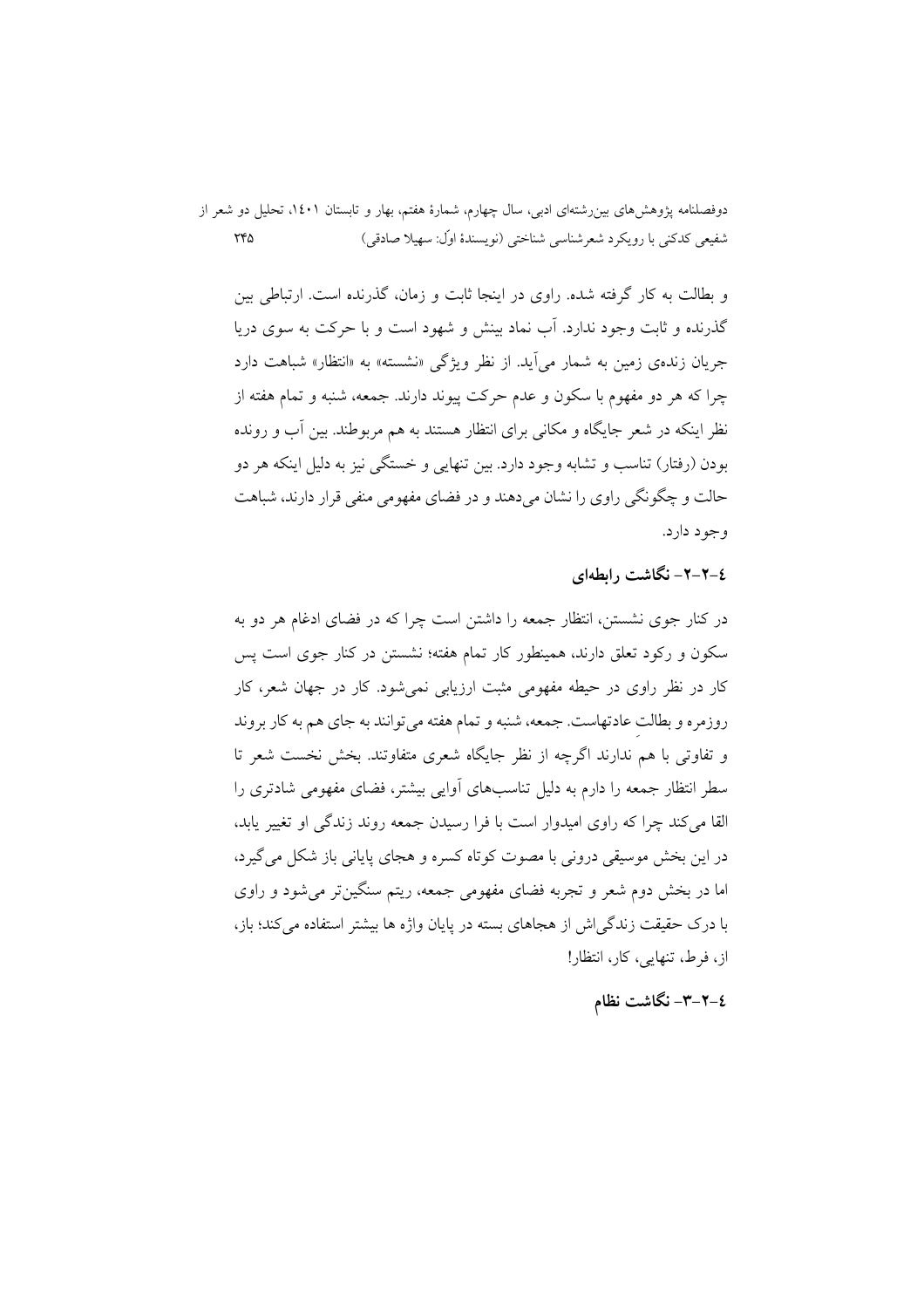دو فضا و طرحواره متضاد در شعر وجود دارد؛ سکون و حرکت، فضای زنده و فضای مرده، فضای مفهومی راوی و فضای مفهومی آب، نشستن، در مقابل در رفتار بودن قرار دارد و تمام هفته، در برابر تمام جمعه/ خسته بودن در هفته، در برابر در انتظار کار بودن در جمعه/ کنار جوی به مثابه خاک، در برابر آب (تضاد دو عنصر متفاوت از عناصر اربعه حیات)/ خاک و سکون به مثابه مرگ در برابر آب و حرکت (به مثابه زندگی)! این تناظرها از نظر زبانی و چینش اجزای شعر در دو بخش ابتدایی و پایانی شعر نمود یافتهاند. ملالی که نام شعر نیز هست در نحوه نگارش شعر هم خود را آشکار می کند. از آنجا که با پایان سطرهای شعری، مخاطب خواه ناخواه الزام به مکث و درنگ دارد تا به سطر بعدی برسد، نیازی به آوردن ویرگول به مثابه علامت مکث نیست اما شاعر آن را در پایان سطرها به نگارش درآورده تا با تاکید بر درنگ و مکث، کش دار بودن لحظات و ملال انگیز بودن زندگی را به نمایش درآورد. ارتباط بین راوی و آب ارتباط جسمی نیست. از نظر مکانی بین این دو عنصر فاصله وجود دارد. اما از آنجا که یونگ آب را نماد "ناخودآگاه" انسان میداند، آب به ذهنیت شاعر بر میگردد. یس آرزوی حرکت در ذهن شاعر جريان دارد. ذهن به سمت افق متعالى حرکت مى کند اما جسم به دلیل حضور در محدودیت ماده قادر به همراهی ذهن نیست بنابراین مانع حرکت است و ملال رخ می دهد. عدم هماهنگی آرمانها و خواستهها با زندگی حقیقی و کنشهای اجباری زندگی روزمره، سبب خستگی و در پی آن آرزوی توقف کنشها و عادتهای روزمره می شود. با فرا رسیدن روز تعطیل و رهایی از کنشهای اجباری و مستمر هفته، راوي، هم رأي و همراهي براي يرداختن به آرمانها نمي يابد پس دوباره به کنشهای تمام هفته پناه می برد و این چرخه از نو آغاز می شود پس شعر روی دایرهای می چرخد. آمدن قید تکرار «باز» در سطر هشتم و در پی آن تکرار بند نخست شعر در فضای دیگری این چرخه را از نظر زبانی هم پر رنگ میکند. چرخش دایرههای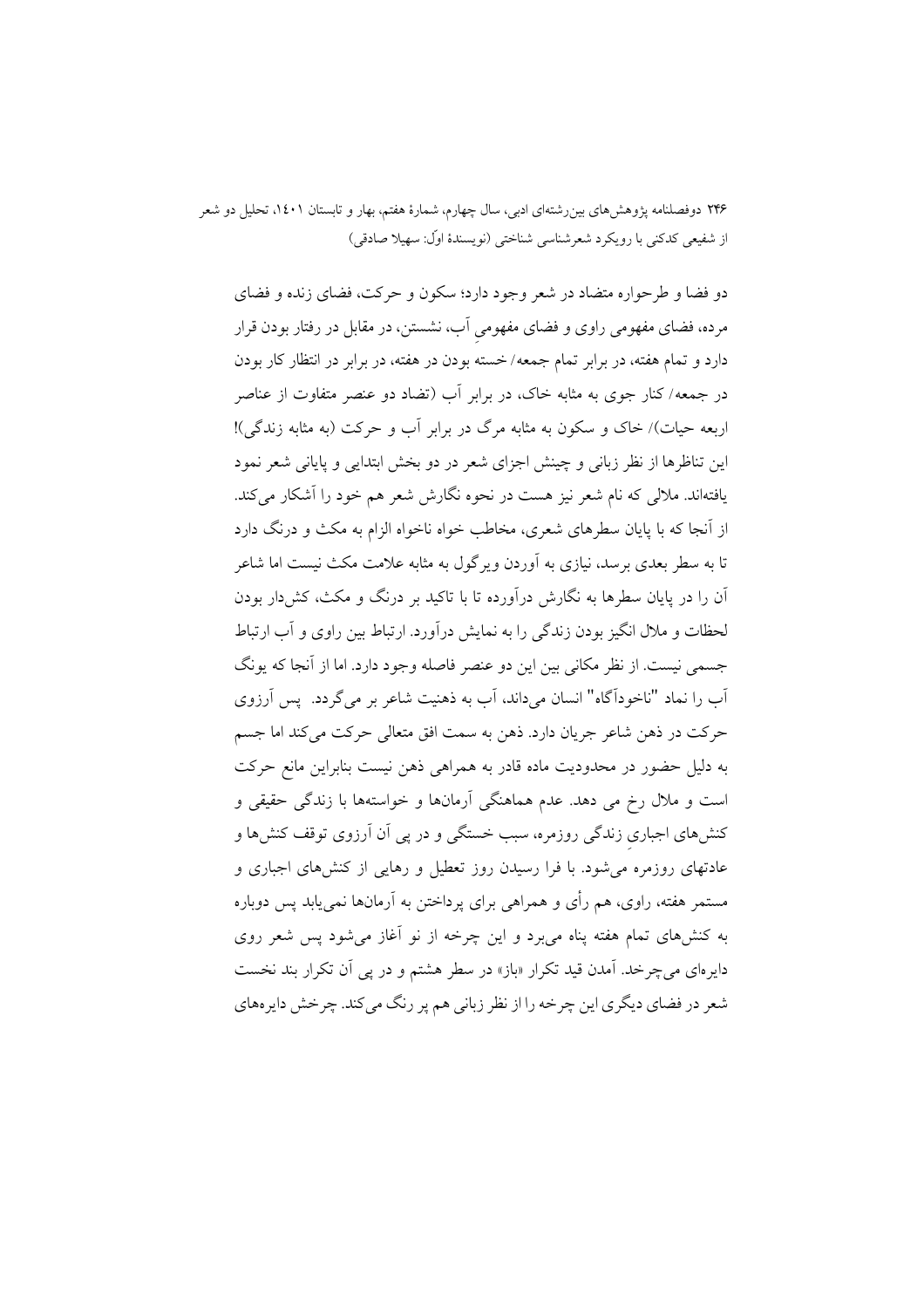متوالی و ملال آور زندگی راوی با رسم تناظرهای زبانی شعر، در شکل زیر قابل ملاحظه است.



شکل ۲– نگاشت نظام شعر ملال

٤. نتيجهگيري

هر اثر ادبی علاوه بر دخالت عناصر فرهنگی و اجتماعی، محصول ادراک ذهنی مؤلف از جامعه پیرامون خود است و آنچه باعث شکل گیری ساختار اثر و مفاهیم نشانه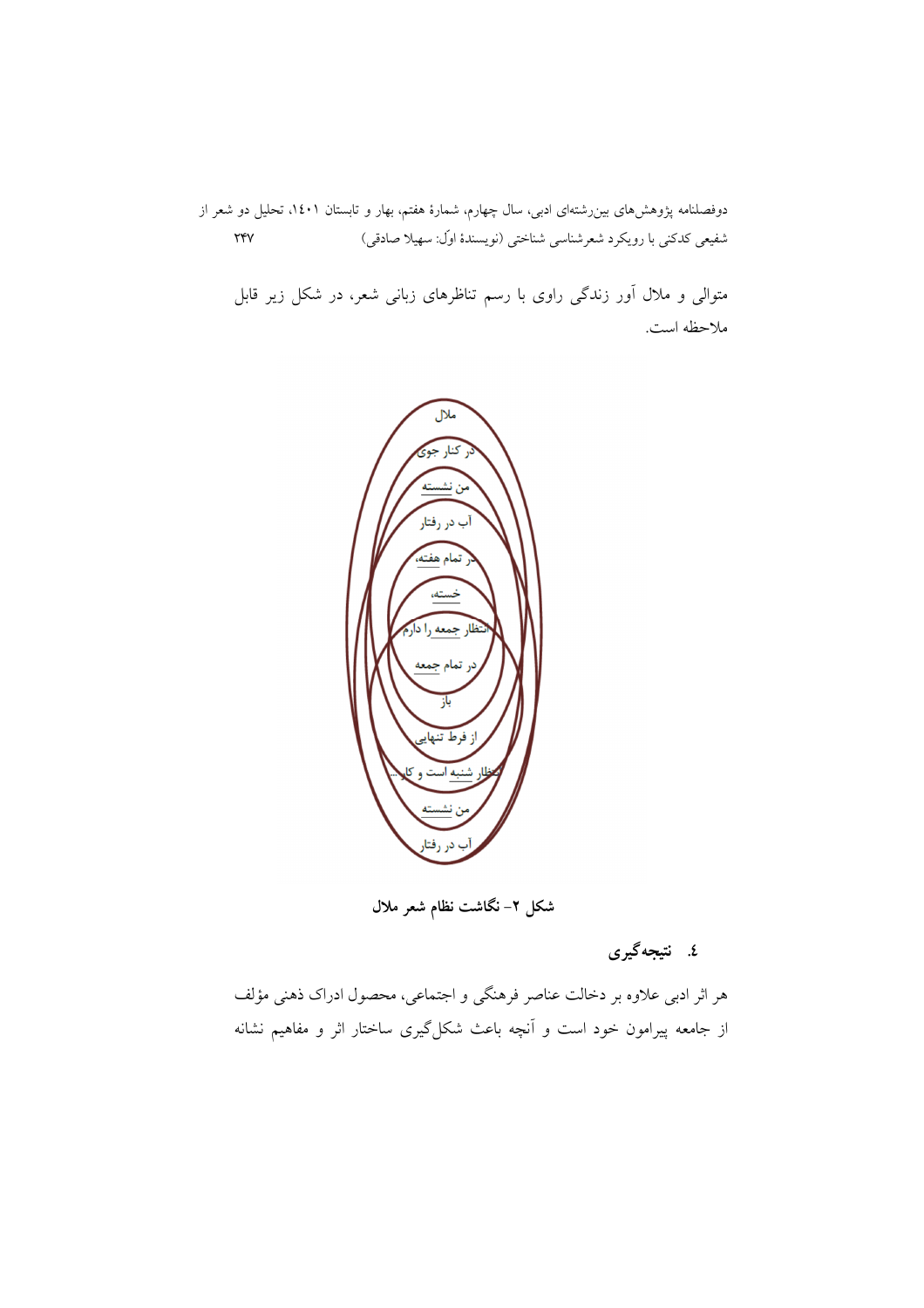شناختی فرهنگی و تفسیرهای مختلف آن میشود، نوع بیان مؤلف و بازتاب طرحواره-های ذهنی او در خلال اثر است.

در این مقاله با در نظر گرفتن طرحواره اصلی شعرها و با استفاده از ابزارهای تحليلي نظريه شعر شناسي شناختي دو شعر «خطاب» و «ملال» مورد بررسي قرار گرفت.

این یژوهش نشان داد که بین ساختار زبانی شعرها و ادراکهای مفهومی و روابط قیاسی که در حین خوانش آشکار شد ارتباط وجود دارد. ساختار کلی شعرها سبب برانگیخته شدن تصویری در ذهن می شود که به مفاهیم موجود در شعرها اشاره دارد. ارتباط میان تصویر و مفاهیم شعرها نوعی ادغام تلقی میشود که تصویرگونگی شعر را به منصه ظهور میرساند. در شعر نخست تصویری که در ذهن مخاطب از انعکاس دو فضای مفهومی متفاوت در متن ساخته میشود؛ در بُعد ساختاری و زبانی شعر نیز برانگیخته شده، چرا که در میانه شعر یعنی سطور ٥ تا ٩ –به مثابه قلب اثر – برخورد با زبان و استفاده از ضمیر، با سایر بخشهای شعر تفاوت دارد. در شعر پسین نیز همین مسئله تکرار میشود و چرخش ملال آور زندگی مطرح در شعر، در زبان و ساختار اثر نیز به شکل دایرهوار انعکاس مییابد و تطابق صورت و مضمون اثر را به نمایش می گذارد. بنابراین نوع چینش واحدهای زبانی در شعرها با طرحوارههای اندیشگانی مولف تناسب دارند و بخشی از ناگفتههای متن را آشکار می کنند. در هر دو شعر تنیدگی زمان و مکان و همینطور دوگانگی زمان قابل توجه است. در شعر نخست امکان رهایی و درهم شکستن محدودیتها در یکی از زمانها وجود دارد اما در شعر دوم زمان، دایرِ موار و فاقد امکاناتی برای شکستن حجم روزمر گی ست.

در هر دو شعر از نظر شناختی مانعی برای وصول به خرسندی و جهان آرمانی وجود دارد که شاعر در صدد رفع آن و دستیابی به موقعیت متعالی ست، این مانع خود راوی ست که در جریان جدال با خویشتن در جهان شعر شناخته می شود. انجام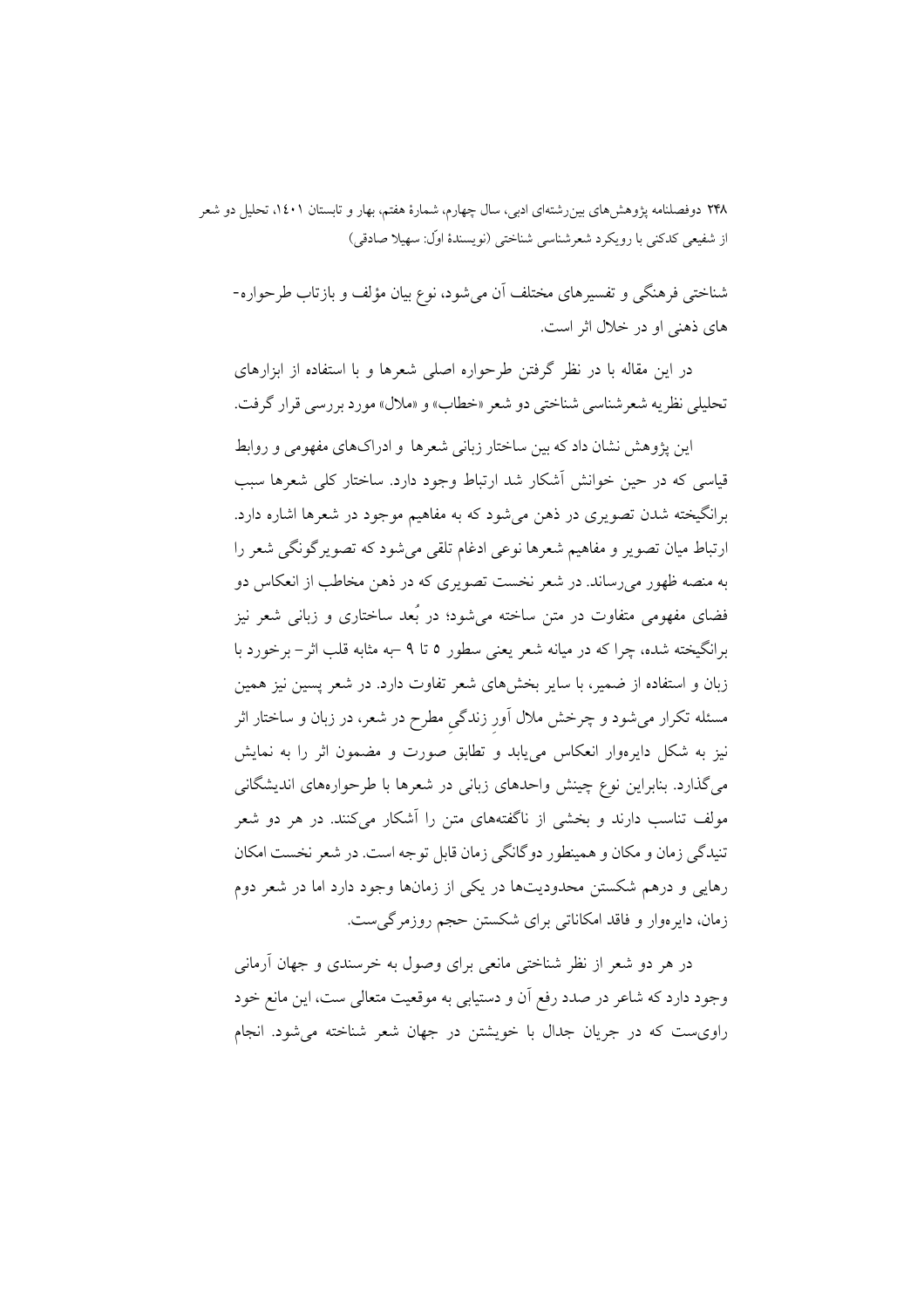نگاشتهای قیاسی در این دو شعر؛ انطباق ساختار و محتوای شعرها را به اثبات رساند و نشان داد که با ابزار نظریه شعرشناسی شناختی میتوان به ناگفتههای متن و الگوهای فکری مؤلف –که به اَشنایی با سبک شناختی او منجر میشود– نزدیک شد.

پينوشتها:

- '- Cognitive poetic
- <sup>\*</sup> Reuven, Tsur
- $\mathbf{r}$  Brandt
- $i$  Freeman Margaret
- ° Attribute mapping
- <sup>1</sup> Relational mapping
- $\textdegree$  System mapping
- ^ Geert & Jeroen
- <sup>4</sup> Per Aage, Brandt
- ' Embodied mind
- <sup>11</sup> Conceptualization
- <sup>11</sup> Mapping
- " Image schematic
- $16$  Johnson
- $\frac{1}{2}$  Mu
- <sup>11</sup> Stockwell
- <sup>1v</sup> Bartlett
- $\lambda$  Gibbs
- $19 Turner$
- $\mathbf{A}^{\dagger}$  Lakoff
- <sup>11</sup> Nanny & Fischer
- <sup>11</sup> Semino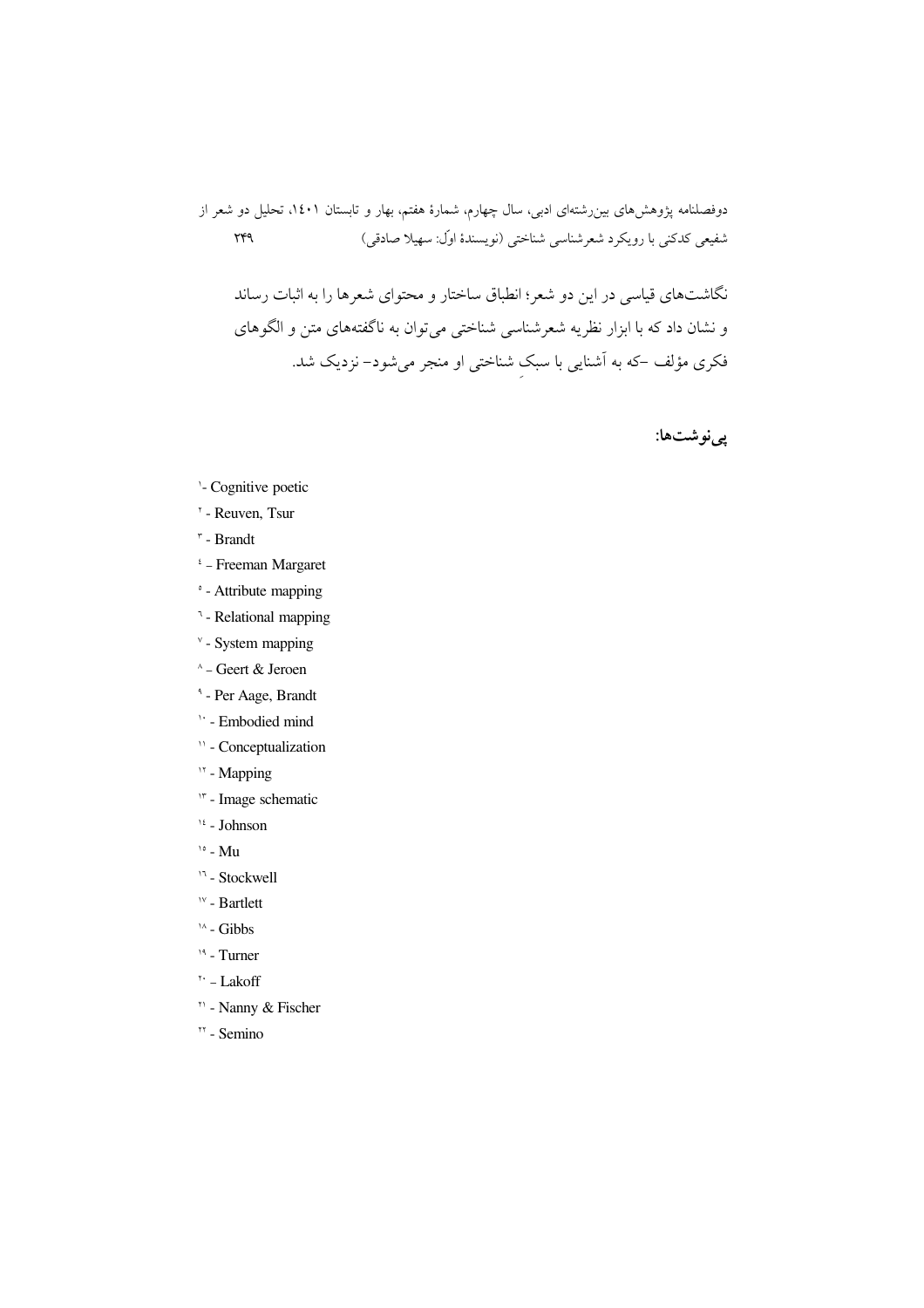- " Virginia Woolf
- $\mathfrak{r}$  Resta
- vo Porto & Romano
- "<sup>-</sup>- Blending space
- <sup>\*v</sup> Fauconnier & Turner
- <sup>14</sup> Barcelond, Antonio
- $<sup>14</sup>$  Floch</sup>

#### كتابنامه

- احساني، زهرا، شعيري، حميدرضا و معين، مرتضى بابك. (١٣٩٩). «تحليل نظام روايي محافظه کاری و خطرپذیری: نظریه گفتمان خیزابی، مطالعه موردی روایت همنوایی شبانه ارکستر چوبها اثر رضا قاسمی»، **دوفصلنامهٔ روایتشناسی**، سال ٤، شماره ٧، شماره بهار و تابستان ، صص ٣٢- ١.
- \_ اردیبلی، لپلا؛ پر کت، پهزاد؛ روشن، بلقیس؛ محمدابراهیمی، زینب. (۱۳۹۲). «پیوستگی معنایی متن از منظر نظریهٔ آمیختگی مفهومی». دوماهنامهٔ جستارهای زبانی، دوره ٦، شماره ٥ (٢٦)، صص ٢٧-٤٧.
- استاک ول، پیتر ـ (۱۳۹۳). **درآمدی بر شعرشناسی شناختی**. ترجمه لیلا صادقی، چاپ نخست، تهران: نشر مرواريد.
- بارسلونا، آنتونيو. (١٣٩٠). **استعاره و مجاز با رويكرد شناخت**ى. ترجمه فرزان سجودي، ليلا صادقي و تينا امراللهي چاپ نخست، تهران: نقش جهان.
- یردل، مجتبی، رضایی، حدائق و رفیعی، عادل. (١٣٩٦). «أفرینش معنای پیدایشی در شعر سپید بر پایه نظریه همآمیزی مفهومی»، دوماهنامهٔ جستارهای زبانی، دوره ۸ شماره ۳، (پیایی ۳۸)، مرداد و شهریور، صص ٦٦– ٤٣.
- پور نامداریان، تقی (۱۳۸۱). **خانهام ابری است، شعرنیما از سنّت تا تجد**، چاپ دوم، تھ ان: سروش.
- روشن، بلقیس و اردبیلی، لیلا. (١٣٩٥). مقدَّمه**ای بر معناشناسی شناختی**، چاپ دوم. تهران: نشر علم.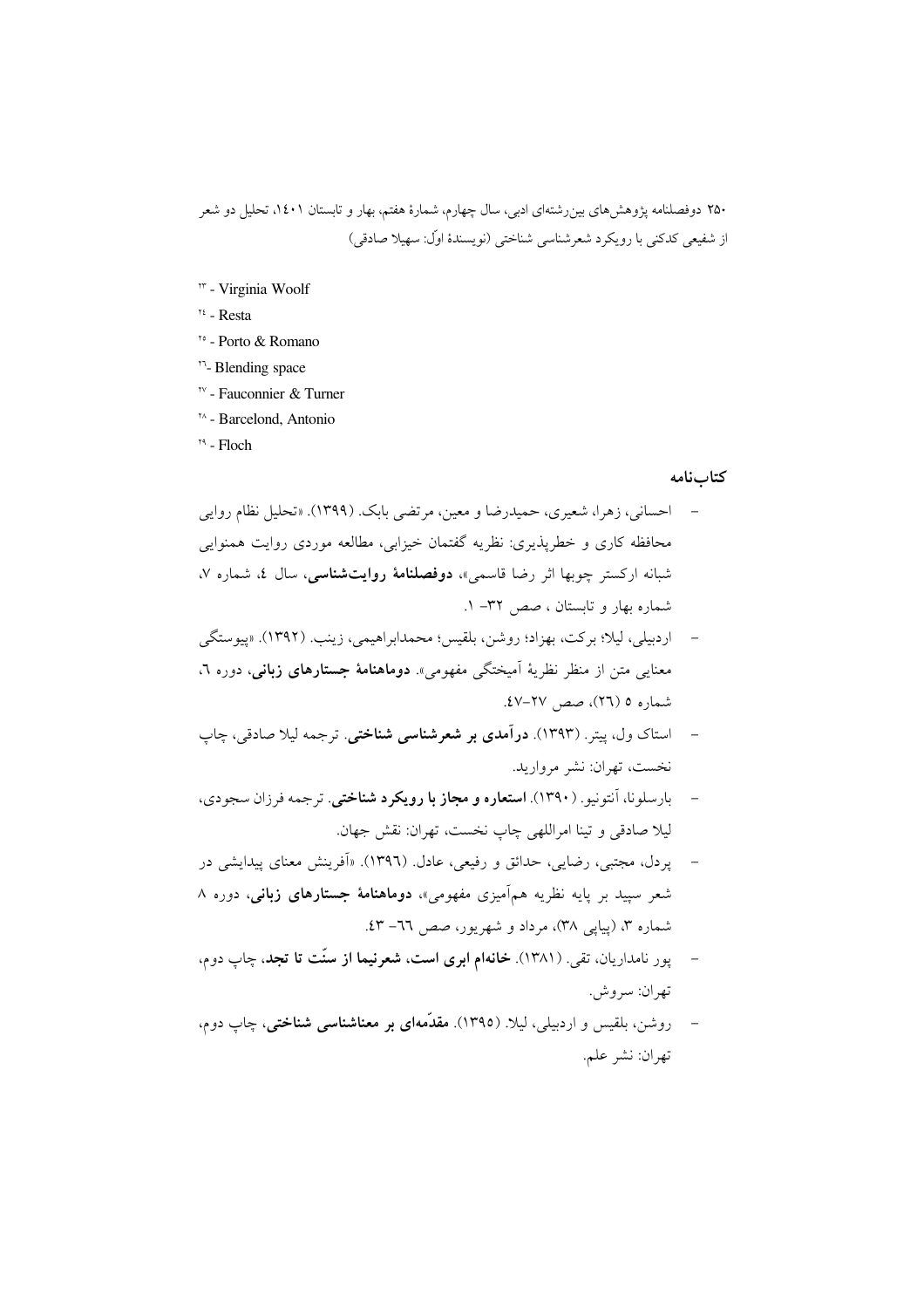- زالنژاد، هنگامه و کریمی، احمد. (۱۳۹۵). «بررسی جلوههای نمادین طبیعت در اشعار محمدرضا شفیعی کدکنی»، فصلنامه تخصصی زبان و ادبیات فارسی دانشگاه آزاد اسلامی مشهد، شماره ٦، صص ١٢٠- ٨٩ .
- زربان، نجمه. (۱۳۸۸). بررسی فضاهای ذهنی در زبان فارسی، پایاننامه کارشناسی ارشد رشته زبان شناسی همگانی، به راهنمایی دکتر کوروش صفوی، دانشگاه علامه طباطبايي.
- شعیری، حمیدرضا. (١٣٩٤). «مقاومت، ممارست و مماشات گفتمانی، قلمروهای گفتمان و کارکردهای گفتمان و کارکردهای نشانه معناشناختی آن»، م**جله انجمن** جامعهشناسی ایران، دوره ۱۲، ش ۱، صص ۱۲۸– ۱۱۰
- شفیعی کدکنی، محمدرضا. (۱۳۸۵). آیینهای برای صداها، چاپ پنجم، تهران: سخن  $\overline{\phantom{a}}$
- صادقي، سهيلا، سيديزدي، زهرا و باقري، نرگس. (١٣٩٤). «تحليل نگاشتهاي مفهومي در دو شعر از مهدی اخوان ثالث با رویکرد شعر شناسی شناختی» **دوماهنامه جستارهای** زبانی، دوره ٦، شماره ٤، پیاپی ٢٦، صص٥.٣٠- ٣٢٤.
- صادقی، لیلا. (۱۳۹۸). «**شعرشناسی چطور شناختی می شود**»، برگرفته از سایت شخصي نويسنده:

www.leilasadeghi.com/naghd/note/710-cognitive-poetic صادقی، لیلا. (١٣٩٠). «شناخت جهان متن رباعیات خیام بر اساس نگاشت نظام با رویکرد شعرشناسی شناختی» مجله جستارهای زبانی. شماره ۱۷۵، زمستان ۱۳۹۰ صص ١٢٩-١٠٧

- صادقی، لیلا. (۱۳۹۱). «خوانش شعر حکایت اثر شاملو با رویکرد شعرشناسی شناختی» **مجله جستارهای زبانی**. دورهٔ ۳، شماره ٤ (پیایی ۱۲) زمستان ۱۳۹۱، صص  $129 - 17V$
- صادقی، لیلا. (١٣٩٢). «کارکرد داستان کلان و نگاشت نظام در خوانش منطقالطیر عطار نیشابوری با رویکرد شعرشناسی شناختی» مجله جستارهای زبانی شماره ٤، یبایی ۲۰، آذر و دی ۱۳۹۲، صص ۱٤۷–۱۲۵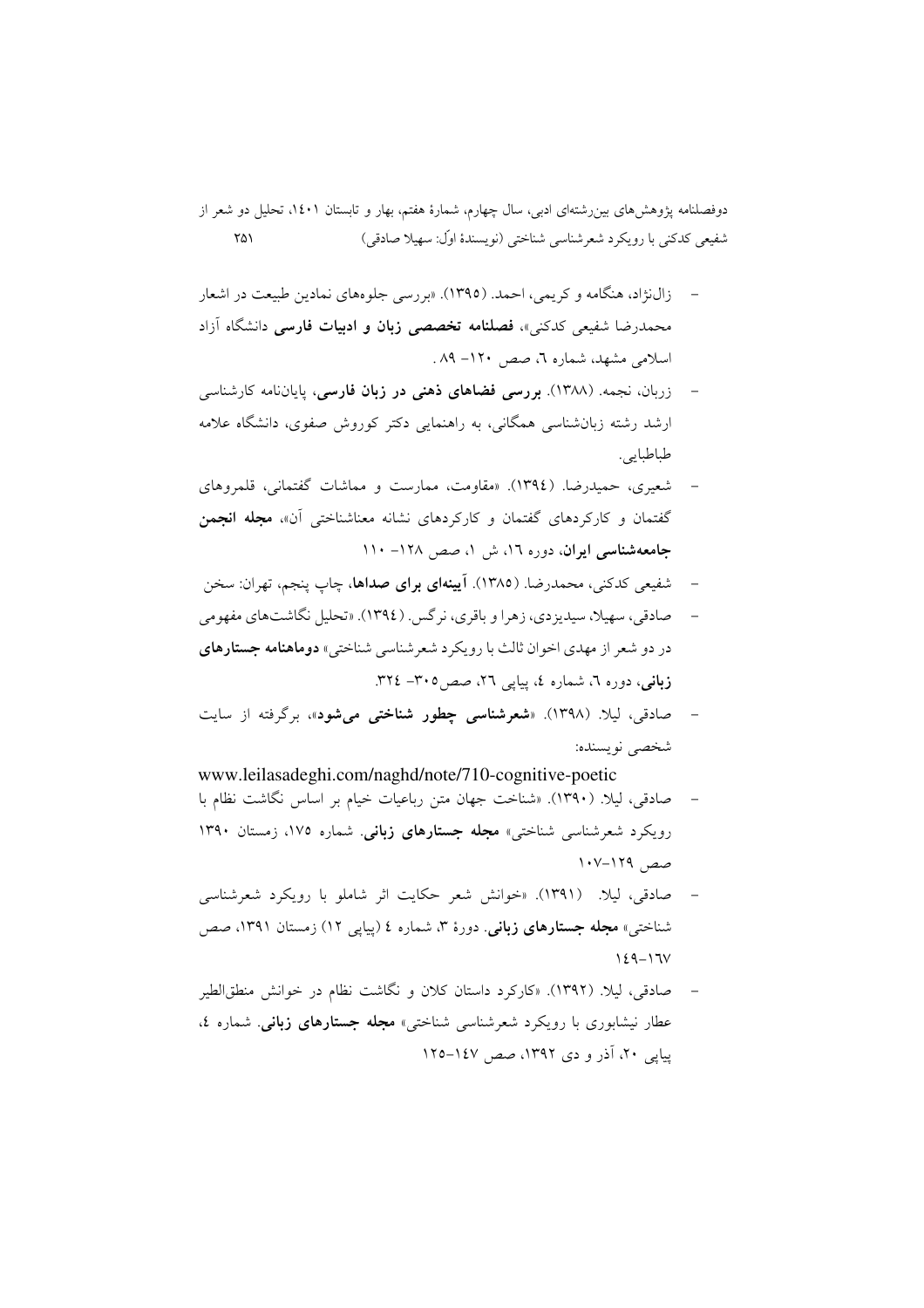- صادقي، ليلًا. (١٣٩٢). «ادغام نوشتار و تصوير در متون ادبي براساس نظرية ادغام مفهومی» مجله جستارهای زبانی، شماره ۱۵، پاییز ۱۳۹۲، صص ۱۰٤– ۷۵
	- صفوی، کوروش(۱۳۸۰). گفتارهایی در زبانشناسی. تهران: هرمس.
- صفوی، کوروش (۱۳۹۲). «کدام معنی؟»، نشریه علم زبان، سال اوّل، شماره اول،  $11-2 \cdot 2-11$ .
- گلفام، ارسلان، روشن، بلقيس و شيږرضا، فرزانه. (١٣٩٣). «کاربرد نظريه جهان متن در شناسایی عناصر سازندهٔ متن روایی داستان شازده احتجاب بر مبنای رویکرد شعرشناسی شناختی»، **دوماهنامه جستارهای زبانی**، د ۵، ش ۵، پیایی ۲۱، صص ۲۰۲- $\lambda x$ 
	- Ardebili L, Barekat B, Rovshan B, mohammad ebrahimi Z.  $\blacksquare$ (2014). "Text Coherence as Determined by Conceptual Blending Theory", Journal of Linguistic Essays, Volume 6, Number 5 (26), Pp. 27-47. [In Persian]
	- Barcelona, Antonio. (2012). Metaphor and metonymy at the crossroads: a cognitive perspective, translated by Farzan Sojoudi et al. 1st edition, Tehran: naghsh jahan. [In Persian]
	- Brandt, Line & Brandt, Per Aage. (2005). Cognitive poetics and imager. European Journal of English Studies, Vol. 9, No. 2 Pp 117-130.
	- Ehsani, Zahra, Sha'iri, Hamidreza and Moin, Morteza Babak. (2020). "Semio semantic and narrative analysis of conversation of risk taking discourse system in Hamnavaei shabane orkestre chubha" journal of narrative studies, Volume 4, Issue 7, April, Pp 1- 32. [In Persian]
	- Fauconnier, Gilles and Turner, mark. (2002). "The way we  $\overline{\phantom{a}}$ think": a new theory of how ideas happen. New York: basic books.
	- Faconnier, Gilles. (1997). "Mapping in though and language". Cambridge: Cambridg University press.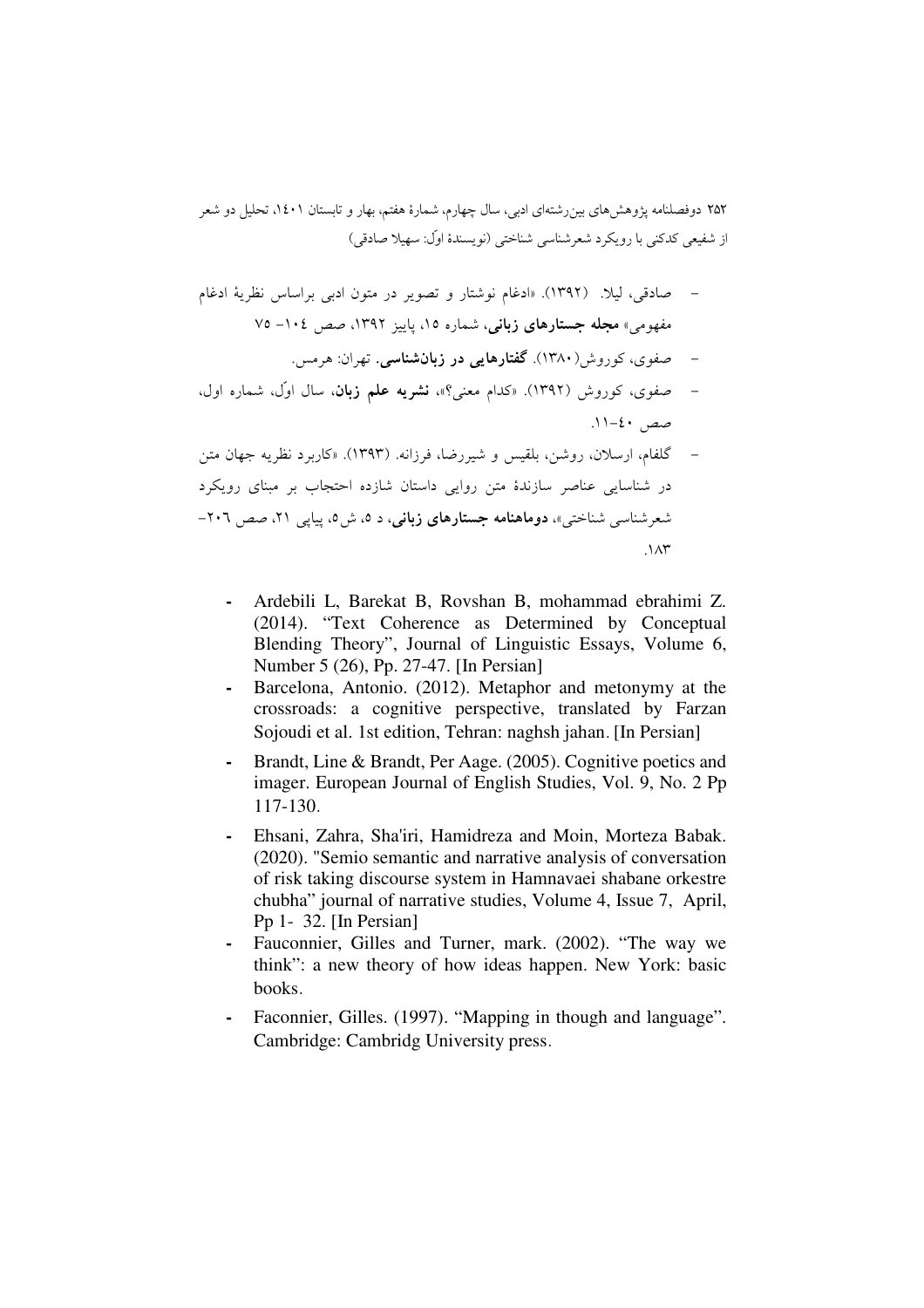دوفصلنامه پژوهشهای بینرشتهای ادبی، سال چهارم، شمارهٔ هفتم، بهار و تابستان ۱٤۰۱، تحلیل دو شعر از 253 ( - : a& %)"Q\_  &- ` 
" A

- **-** Freeman Margaret H. (2007). "Poetic iconicity". In Cognition in language: volume in Honour of professor Elzbieta Tabakowska, Wladislaw Chlopicki, Andrzej Pawelec, and Agnieska Pojoska, (eds.), 472- 50. Krakow: Tertum.
- Freeman, M. (2000). "Poetry and the scope of metaphor": Toward a cognitive theory of litraure. In Metaphor and Metonymy at the Crossroads. A Cognitive Perspective . Ed. Antonio Barcelona. Berlin and New York: Mouton de Gruyter, Pp 253-81.
- Freeman Margaret H. (2009). "Minding: feeling, form and meaning in the creation of poetic iconicity" acid- free paper which falls within the guidelines of the "ANSI" to ensure. Pp 169- 196.
- **-** Freeman, Margaret. (2009). "The Role of Metaphor in Poetic Iconicity", Los Angeles Valley Colleg , https://www.researchgate.net/ Margaret\_Freeman/publicationCoverPdf, uploaded by Margaret H Freeman on 21 October 2014.
- **-** Floch, J.M. (1995). Identite's visuelles. Paris: PUF.
- Geert Broneand JeroenVadaele. (2009). "Cognitive poetics and Goals, Gains & Gaps": acid- free Paper which falls within the guidelines of the "ANSI" to ensure. P165. C65. 415- De 22.
- **-** Gibbs, Raymond. W. (1994). "The poetics of mind: Figurative Thought, language and understanding", Cambridge: Cambridge university press.
- **-** Golfam A, Rovshan B, Shir Reza F. (2015). The Application of Text World Theory to Recognize Narrative Elements in Shazdeh Ehtejab: A Cognitive Poetics Approach. Bimonthly of Linguistic Essays, Volume 5, Number 5, Consecutive 21, Pp. 206-183. [In Persian]
- **-** Johnson, M. (1987). The body in the mind. Chicago and London: The University of Chicago Press. [In Persian]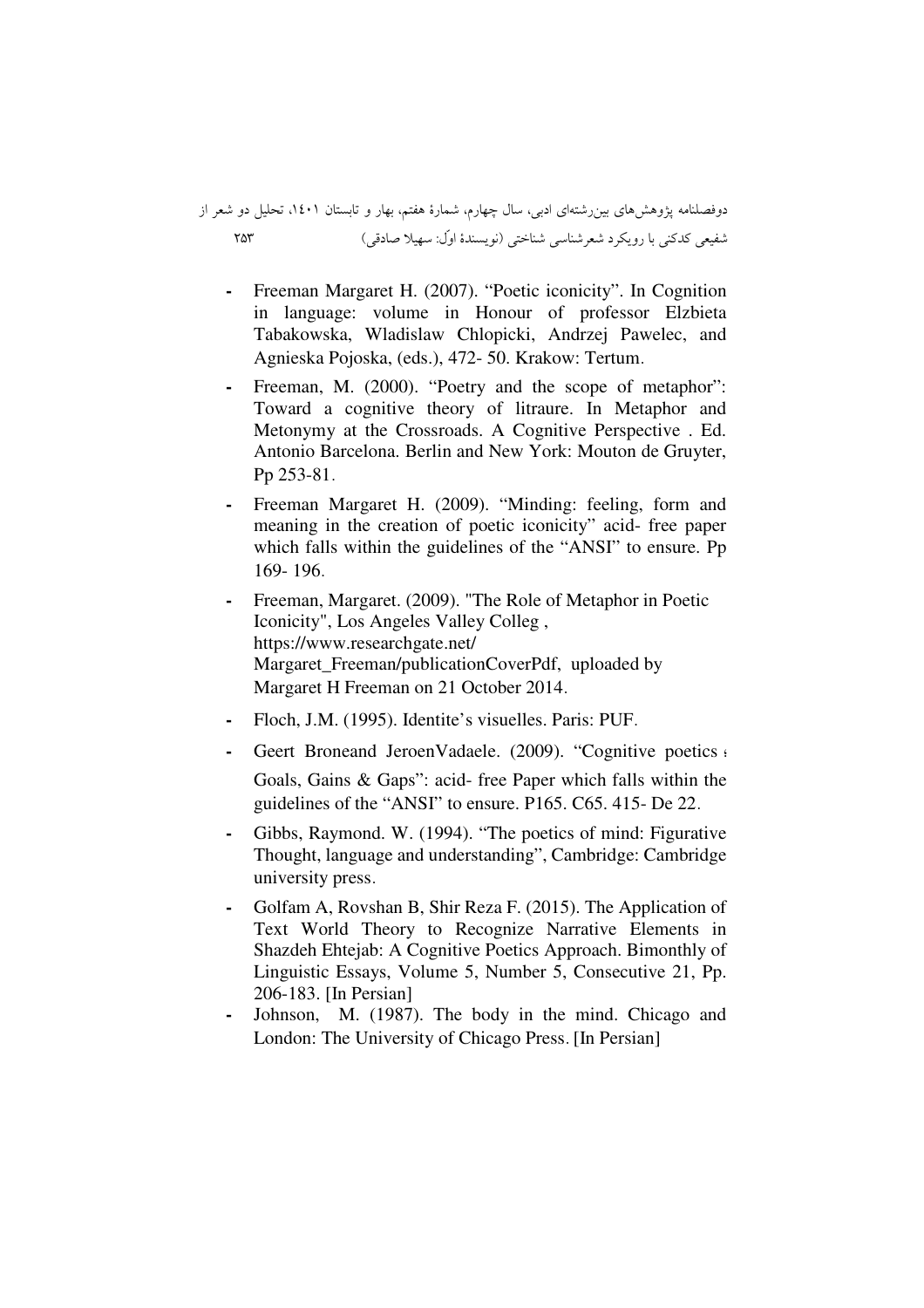- **-** Lakoff, G. and Johnson, M. (2003). Metaphors we live by. London: The University of Chicago Press.
- **-** Lee, D. (2001). Cognitive linguistics: An introduction. New York: Oxford University Press.
- **-** Mu, Wei (2006). "Towards a Computational Model of Image Schema Theory". NC State Computer Science. November 29 http:// www.csc.ncsu.edu/ research/tech /reports.php#2006.
- **-** Nanny, Max and Fischer Olga. (1999). "Form miming meaning": Iconicity in Press. Language and literature. Amsterdam/ Phidephia: John Benjamins.
- **-** Peirce, harles Sanders. (1955). Philosophical Writing of Peirce. Justus Buchler (ed.) New York: Dover.
- **-** Pordel, Mojtaba, Rezaei, Hadaegh and Rafiei, Adel. (2018). "Creation of Genesis Meaning in White Poetry Based on the Theory of Conceptual Integration", Bimonthly of Linguistic Essays, Volume 8, Number 3 (38), August and September, Pp. 43-66.
- **-** Porto M. D., Romano., M. (2010). Conceptual integration in natural oral narratives. Narratology, 12, Pp 15-30.
- **-** Pour Namdarian, Taghi. (2003). My house is cloudy, poetry from tradition to modernity, Tehran, Soroush Publications, second edition. [In Persian]
- **-** Resta. D. (2009). Cognitive science and literature: A cognitive analysis of the metaphoric processes in short stories. Cognitive Philology, 2, Pp 1-10.
- **-** Roshan, Belqis and Leila Ardabili. (2016). Introduction to Cognitive Semantics, Second Edition, Tehran, elam Publishing. [In Persian]
- **-** Sadeghi, Leila. (2012). "Interpretation of 'A Tale ', a poem by Ahmad Shamloo by Cognitive Poetics Approach", Journal of Linguistic Research, Volume 3, Number 4 (12 consecutive) Winter, Pp. 167-149. [In Persian]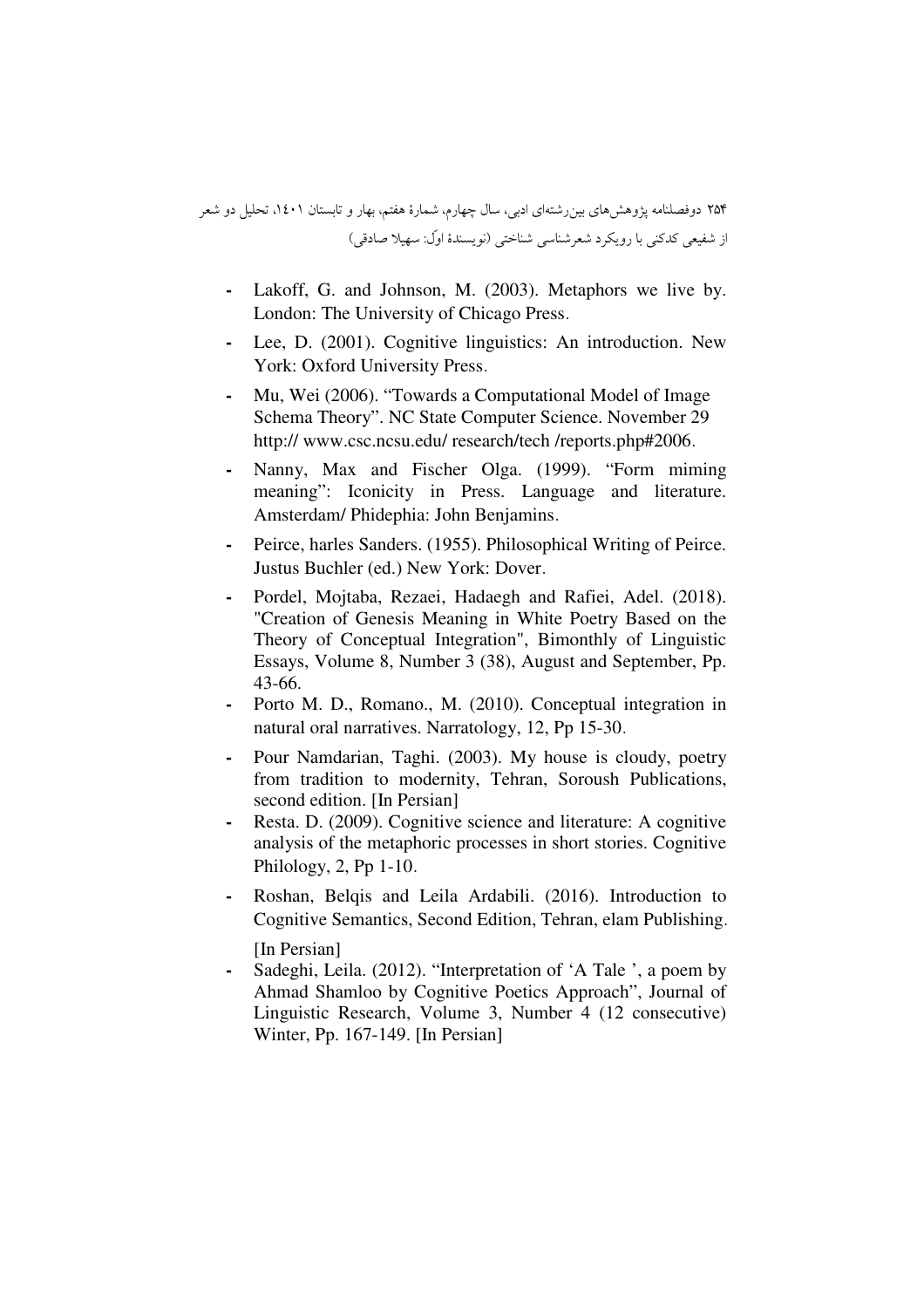# دوفصلنامه پژوهشهای بینرشتهای ادبی، سال چهارم، شمارهٔ هفتم، بهار و تابستان ۱٤۰۱، تحلیل دو شعر از 255 ( - : a& %)"Q\_  &- ` 
" A

- **-** Sadeghi, Leila. (2013). "The Function of Macrofiction and System Mapping in the Interpretation of "Conference of the Birds" by Attar Nishapuri (A Cognitive Poetics Approach)", Journal of Linguistic Research. No. 4, consecutive 20, December and January, Pp. 147-125. [In Persian]
- **-** Sadeghi L, Afkhami A, Sojoodi F.(2017). "The Persian Visual Poetry through Cognitive Poetics Approach" Linguistic Essays Quarterly Volume 6, Number 4, Consecutive 26, Pp. 159-186. [In Persian]
- **-** Sadeghi, Leila. (2011). "Reading the Text World of Omar Khayyam's Poetry According to System Mapping by Cognitive Poetics Approach" Linguistic Essays, No. 175, winter, 2011, Pp. 107-129. [In Persian]
- **-** Sadeghi, Leila (2016). "How Poetry Becomes Cognitive", taken from the author's personal website: www.leilasadeghi.com/naghd/note/710-cognitive-poetic. [In Persian]
- **-** Sadeghi, Soheila, Sayed Yazdi, Zahra and Bagheri, Narges. (2016). "Analysis of Conceptual Mappings in Two Poems by Mehdi Akhavan Sales with a Cognitive Poetics Approach" Linguistic Essays Quarterly Volume 6, Number 4, Consecutive 26, Pp. 305-324. [In Persian]
- **-** Safavi, Cyrus. (2014). "Which meaning?" Journal of Language Science, first year, first issue, Pp. 11-40. [In Persian]
- Safavi, Cyrus. (2011). Discourses in Linguistics, Tehran: Hermes. [In Persian]
- **-** Semino, Elana & Jonathan Culper (2002). "Cognitive Stylistics" language and cognition in text analysis. Amsterdam / Philadelphia: John Benjamins .
- **-** Semino, E. (2006). Blending and characters' mental functioning in Virginia Woolf' Lappin and Lapinova. Language and Literature, 15(1), Pp 55-72 .
- **-** Shaeiri, Hamid Reza. (1394). "Discourse Resistance, Insistence and Appeasement: the Realms of Discourse and its Semiotic Functions", Journal of the Iranian Sociological Association, Volume 16, Issue 1, pp. 128-110. [In Persian]